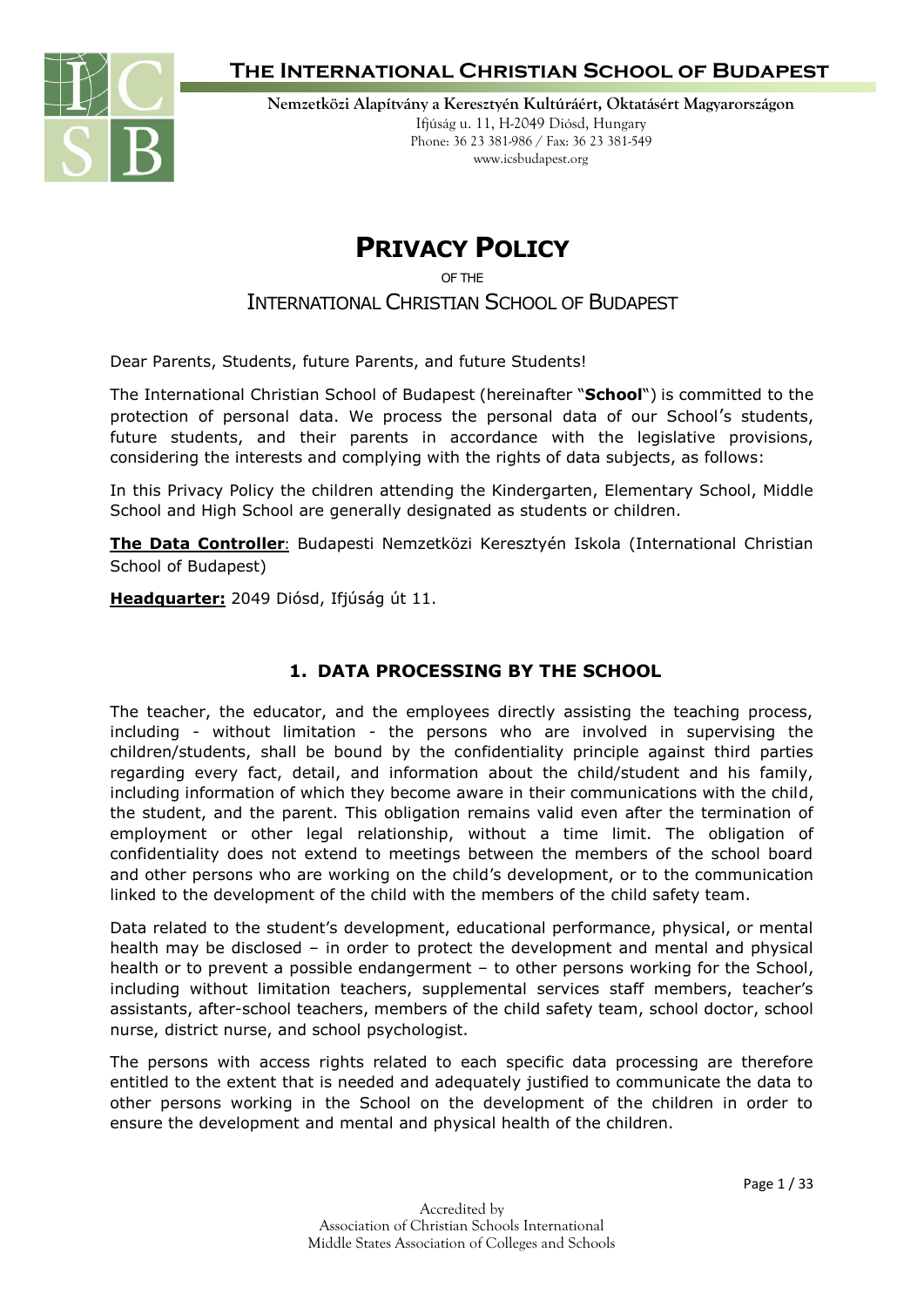

**Nemzetközi Alapítvány a Keresztyén Kultúráért, Oktatásért Magyarországon** Ifjúság u. 11, H-2049 Diósd, Hungary Phone: 36 23 381-986 / Fax: 36 23 381-549 www.icsbudapest.org

### **1.1. Applicant Data (Student and Parent Data)**

Application to ICSB is made by filling out the online application form. The School processes the personal data specified in this form, as well as the data contained by the documents uploaded to this system. By filling out this application form the parent/guardian agrees that the School processes the data provided on the application form during the selection procedure. During the selection procedure, beyond the data specified on the application form, the School shall process the results of the entrance tests completed by the children. It also may process the personal data provided during face-to-face interviews with the parents.

Whereas the child is not admitted to the School, the data shall be erased 180 (one hundred and eighty) days after the completion of the selection procedure.

If the child is not admitted to the School, but the parent makes a written request to keep the child's data on file for future consideration, the data shall be stored and processed while the child is waiting for consideration, but no more than 5 (five) years. Since the data processing is based on consent, the parent is at any time entitled to request the School to withdraw his child from consideration and to stop the processing of his personal data. The request for termination of the data processing implies the deletion of the child from the system. In that case, the School shall terminate the processing of data related to the child within 30 (thirty) days and shall erase the data. This removes the child from the possibility of future consideration until the parent submits a new student application.

Student's personal data:

- Full name
- Place of residence
- Photo
- Place and date of birth
- Gender
- Citizenship/Nationality
- Mother tongue (language spoken at home)
- Email address
- Phone number
- Grade
- Siblings
- In the case of foreign citizens, the name, number, and expiration date of the residence permit
- Social security number or, in the case of foreign citizens, the name and address of the health insurance company
- Vaccination records
- Medical and health diagnoses or conditions
- Medication taken regularly
- Data regarding allergies
- Contact data of physician and dentist
- Data linked to the student's previous kindergarten or school relationship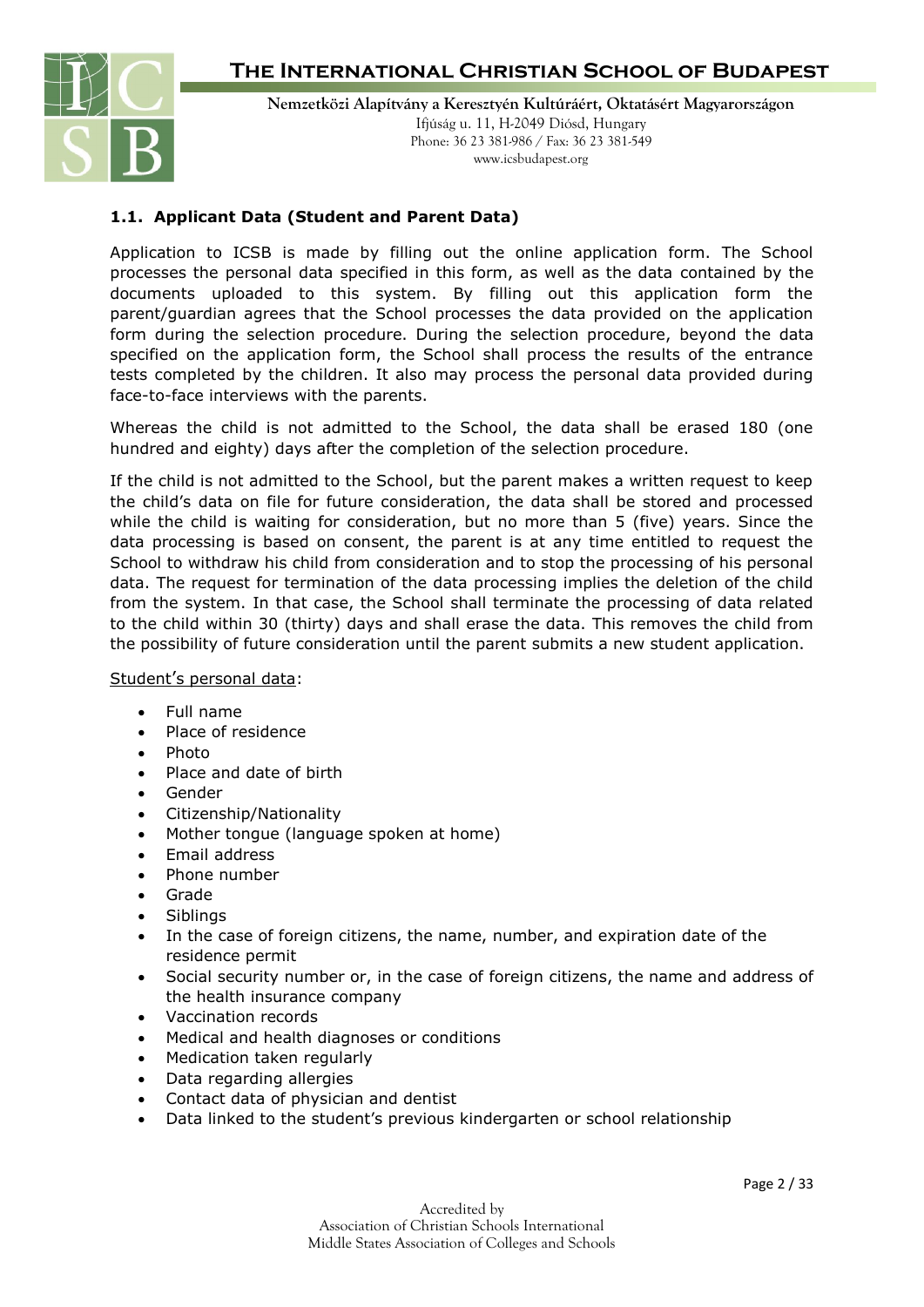

**Nemzetközi Alapítvány a Keresztyén Kultúráért, Oktatásért Magyarországon**

Ifjúság u. 11, H-2049 Diósd, Hungary Phone: 36 23 381-986 / Fax: 36 23 381-549 www.icsbudapest.org

- Evaluation and rating of the academic, developmental, and behavioral progress in the student's previous kindergarten or school
- Data regarding the disciplinary cases and legal proceedings related to the student
- Data regarding grade repetition
- Data regarding the home-schooled status of the student
- Data regarding the admission procedure
- Data linked to the suspension or termination of the school relationship
- Data regarding the child/student with learning, developmental, or behavioral disabilities or disorders
- Standardized and other testing and measurement data

#### Parent's/Guardian's personal data:

- Full Name
- Place of residence
- Phone number
- E-mail address
- Employer
- Citizenship/Nationality
- Gender
- Religious affiliation (optional)
- Name, address, and phone number of persons to be contacted in case of emergency
- Full name and phone number of persons entitled to pick up the child and their relationship to the child/parent (children under 12)
- If the parents are separated or if they don't have joint custody, then the name of the parent with the sole custody and the court's/authority's decision in that respect – which will be stored separately by the school registrar.

#### A. The purpose of data processing

To make a decision regarding the admission of the child to the School.

#### B. The legal basis for data processing

The consent of the data subject, and the preparation of contract to be concluded with the School.

#### C. Storage of data

The submission of the application form is accepted only online (or printed and handed in personally in exceptional cases). The online application forms shall be stored by the School individually in the PowerSchool system; in case they were submitted in paper form, these shall be stored in the personal folder of each student, in a locked cabinet in the school registrar's office.

#### D. Persons having access to data

- school registrar
- school director and his/her assistant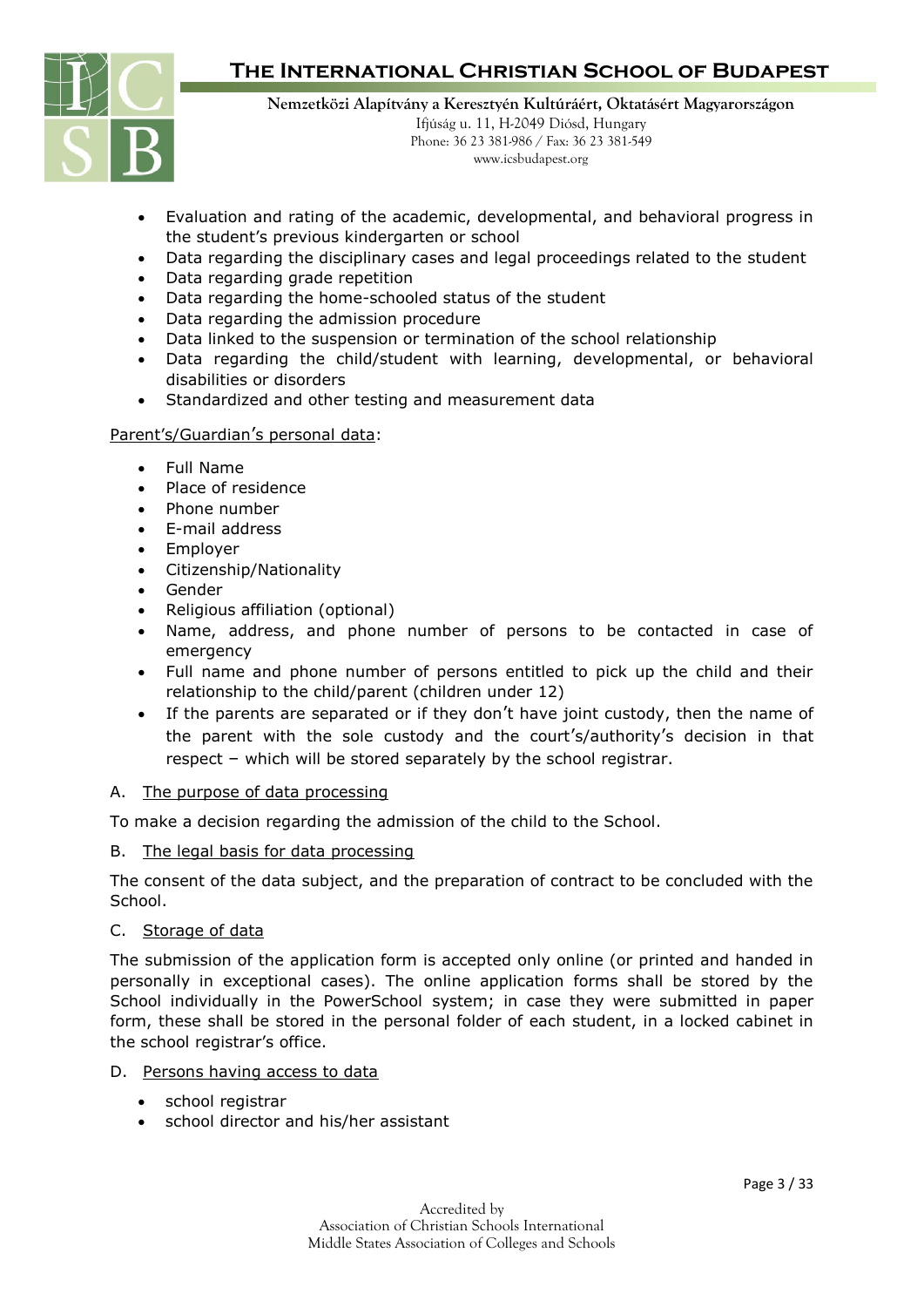

**Nemzetközi Alapítvány a Keresztyén Kultúráért, Oktatásért Magyarországon** Ifjúság u. 11, H-2049 Diósd, Hungary Phone: 36 23 381-986 / Fax: 36 23 381-549

www.icsbudapest.org

- principals of elementary, middle and high school (hereinafter collectively referred to as principals) and their assistants
- supplemental services staff (if applicable)
- IT staff
- PowerSchool administrators

#### E. Duration of data processing

Until the decision regarding the child's admission is made, and

- in case of refusal, the data will be erased in 180 (one hundred and eighty) days from the completion of the selection period, unless the parent requests for the child's data to remain on file for future consideration, in this case data will be erased in 5 (five) years,
- if the student is being admitted, the data shall be processed together with the student's personal files for the period set below.

### **1.2. Personal Data of Students Admitted to Our School and Their Parents' Data**

If the child is admitted to our School, the following data should also be provided, which shall be processed together with the data and categories of data provided in Section  $#1$ :

- any current data that completes or updates admissions data
- the educational identification number of the student (provided by the previously attended Hungarian school)

#### A. The purpose of data processing

Contact with the parents, mental and physical development of the child, medical and health care, complying with statutory obligations.

#### B. The legal basis for data processing

Legitimate interest of the student, as well as complying with statutory obligations; in regards to medical data, the legal basis is statutory obligation serving the public interest, and consent.

#### C. Storage of data

Data mentioned above shall be stored by the School in the PowerSchool system; or, after printing, in a locked cabinet, in the personal folder of each child.

#### D. Persons having access to data

- current teachers of the child and other professionals working with the child
- school registrar
- school director and his/her assistant
- principals and their assistants
- supplemental services staff (if applicable)
- IT staff
- PowerSchool administrators
- Hungarian affairs liaison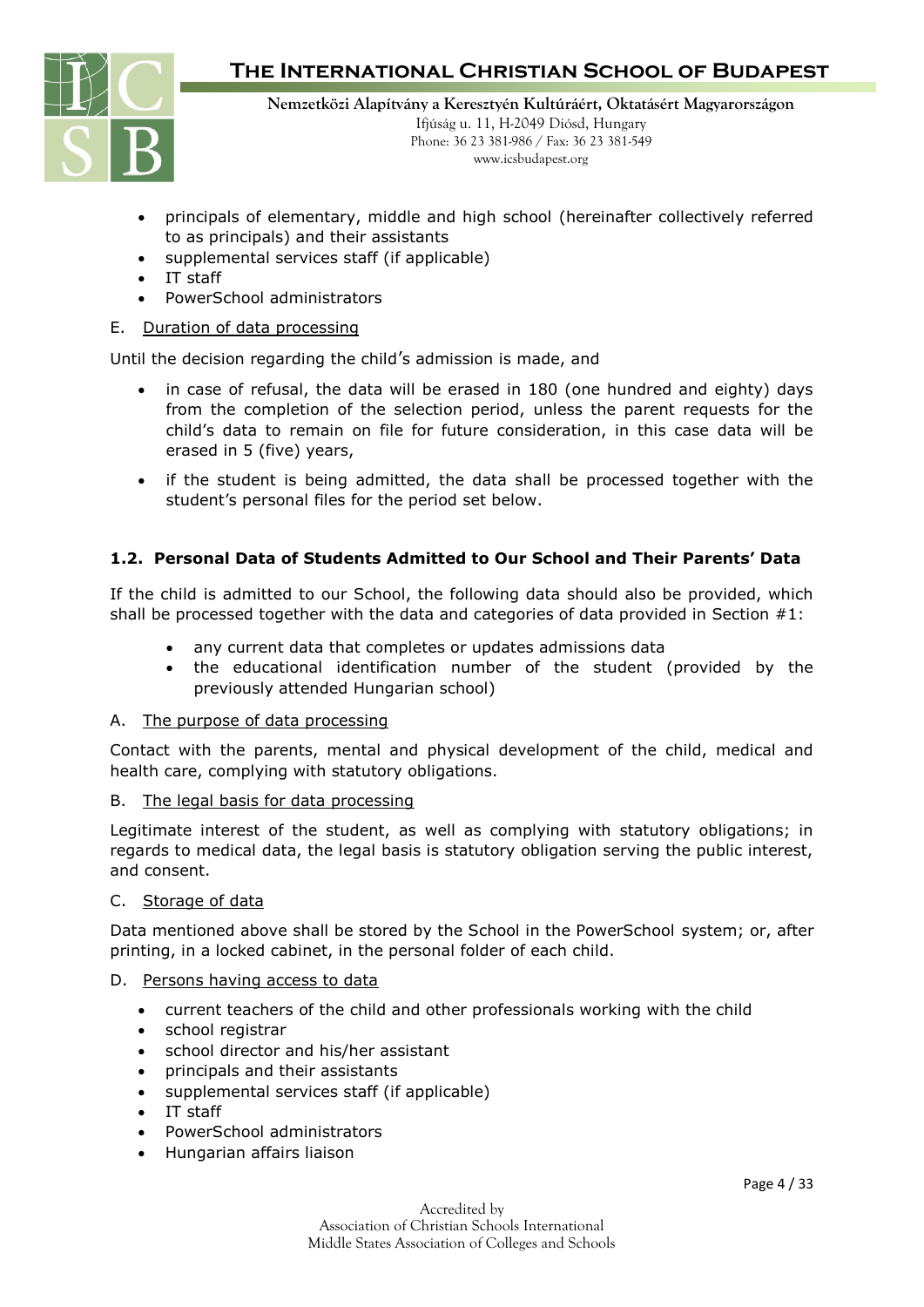

**Nemzetközi Alapítvány a Keresztyén Kultúráért, Oktatásért Magyarországon** Ifjúság u. 11, H-2049 Diósd, Hungary Phone: 36 23 381-986 / Fax: 36 23 381-549

www.icsbudapest.org

- members of the child safety team, where appropriate
- other persons in relationship with the School or working for the School

#### E. Duration of data processing

As long as the student is attending the School, but not longer than 3 (three) years after the completion of the studies.

### **1.3. Alumni's Contact Data**

The School may store the following contact information of students based on written consent to keep in touch with alumni:

- Full name
- E-mail address
- Phone number

#### A. The purpose of data processing

Contact with the alumni, build alumni community (organize alumni events, etc.).

#### B. The legal basis for data processing

The student's written consent.

C. Storage of data

Data mentioned above shall be stored by the School in the PowerSchool system.

- D. Persons having access to data
	- school registrar
	- school director and his/her assistant
	- principals and their assistants
	- IT staff
	- PowerSchool administrators
	- other persons in relationship with the School or working for the School (when necessary)
- E. Duration of data processing

Indefinitely, or until the alumni's consent is revoked.

#### **1.4. Students**' **Health Data**

In order to ensure the healthy development of students and the preservation of their health condition, as well as complying with statutory obligations, the School stores and manages the following health data related to students:

- a) vaccination records;
- b) allergies;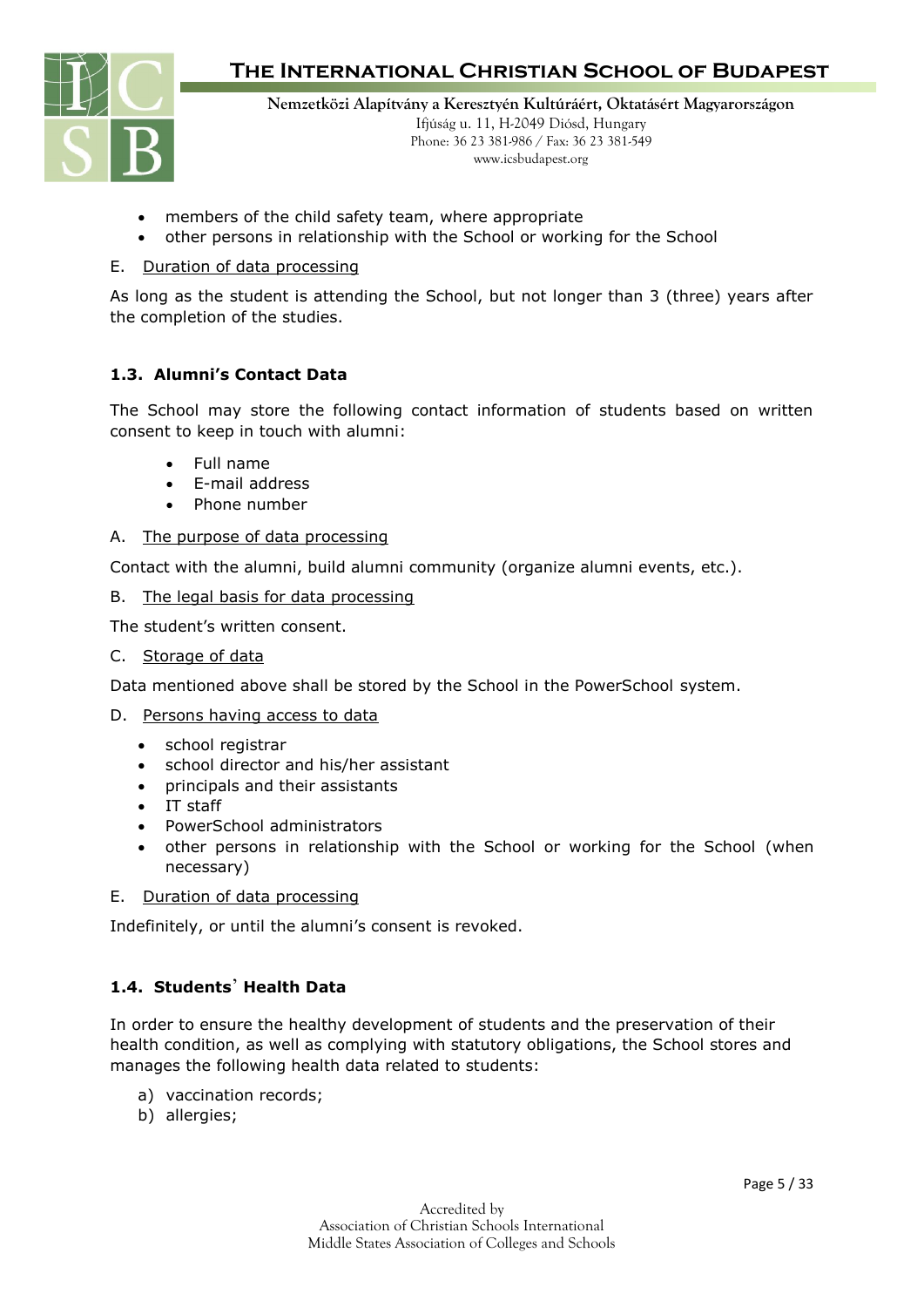

**Nemzetközi Alapítvány a Keresztyén Kultúráért, Oktatásért Magyarországon** Ifjúság u. 11, H-2049 Diósd, Hungary

Phone: 36 23 381-986 / Fax: 36 23 381-549 www.icsbudapest.org

- c) every visit to the school nurse, and a description of what happened there (symptoms, injuries, and the treatment or medication that might be administered);
- d) data regarding mandatory health screenings;
- e) other chronic diseases;
- f) social security number or in case of foreign citizens the health insurance number, as well as data concerning the health insurance company (name, address);
- g) pre-existing conditions, diagnosis;
- h) regularly taken medication;
- i) contact data of pediatrician and dentist.

#### A. The purpose of data processing

The protection and monitoring of the child's health and development.

#### B. The legal basis for data processing

Consent (at the beginning of the first school year the parents sign a Health Agreement), as well as complying with statutory obligations, the data processing by the school nurse and the district nurse serves as medical prevention and is binding on the basis of the legal provisions of the Hungarian Law aiming at the protection of significant public interest.

- C. Storage of data
- The data are stored in the PowerSchool system, the central software maintained by the School.
- The data referred to in paragraph  $a$ )–b) and  $e$ )–g) are also stored in the Sanus system required by the legislation in force.
- The Health Agreement shall be kept by the School in a locked cabinet, in the personal folder of each child. The Health Agreement is also transmitted to the school nurse and the school doctor to allow the health office provide the best medical treatment/prevention for the child. After the mandatory health screening, the school doctor might suggest follow-up testing.
- D. Persons having access to data
	- school registrar
	- health office staff
	- school director and his/her assistant
	- principal of the school where the child is enrolled, and her assistant
	- supplemental services staff (if applicable)
	- IT staff
	- PowerSchool administrators
	- in some cases, other school staff members might be informed of health data

#### E. Duration of data processing

As long as the student is attending the School, however duration of data storage is 25 (twenty-five) years for vaccination and health screenings documentation.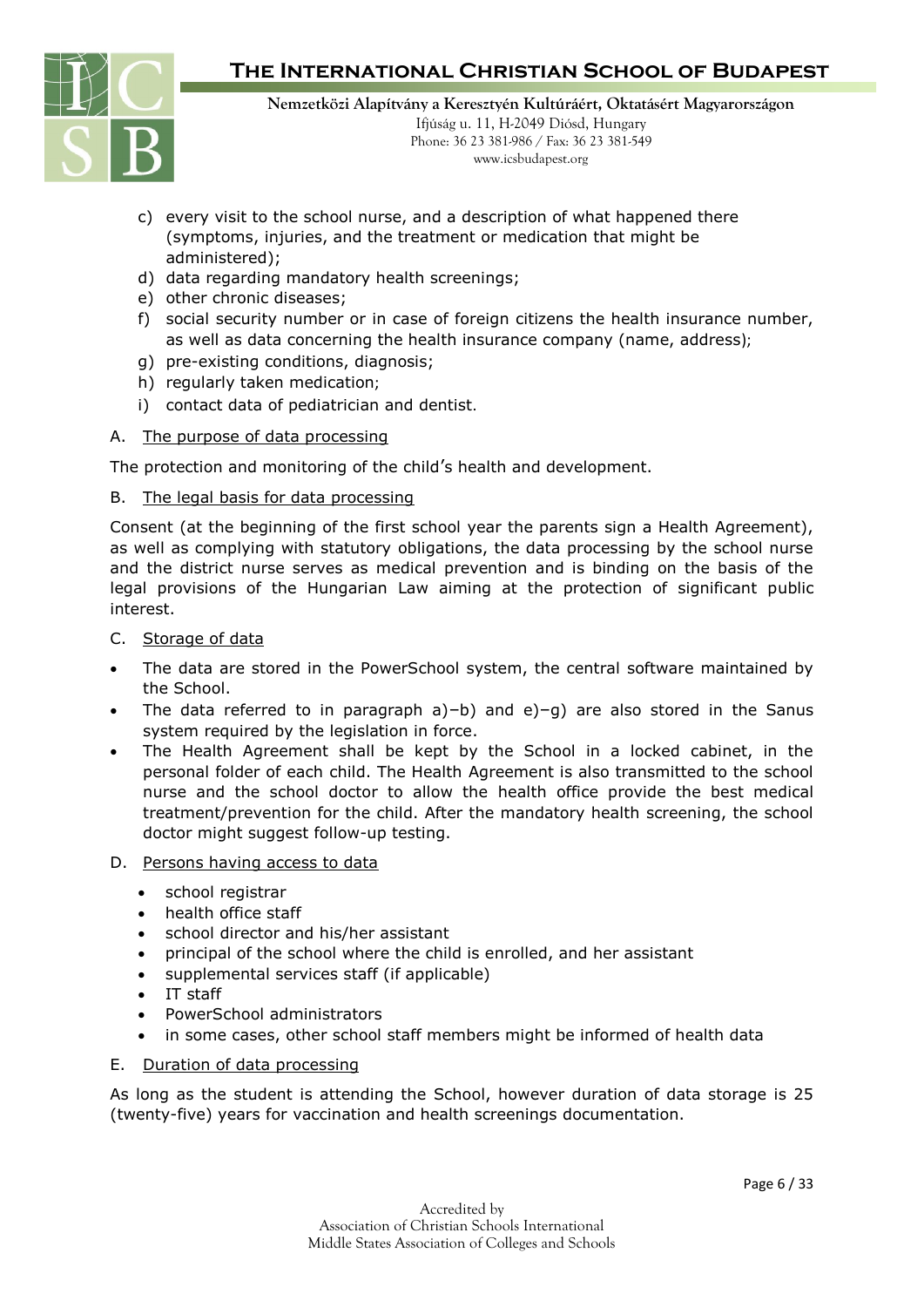

### *Data stored in the SANUS program*

Complying with its statutory obligations, the School stores and processes the following health data of the child in the SANUS program:

- every vaccine received by the child,
- the results of annual mandatory health screenings (body weight, height, results of hearing and sight tests),
- data of emergency medical treatments (medical opinion, finding, diagnosis, recommended therapy, drugs which might be prescribed and their administration).

If the child moves to another school, the district nurse will produce a report from the SANUS program , which will include the vaccines received and the results of mandatory health screenings. The report will be sent to the district nurse of the new school by registered mail.

#### A. The purpose of data processing

The protection and monitoring of the child's health and development.

#### B. The legal basis for data processing

Complying with statutory obligations legislated for the protection of significant public interest, consent and health prevention.

#### C. Storage of data

The data referred to in paragraph  $a$ )–b) and  $e$ )–g) are also stored in the Sanus system required by the legislation in force. The data will be stored and accessed exclusively in the SANUS program installed on the school doctor's desktop computer.

Data stored in the SANUS program shall be saved weekly, the existing backup shall be updated once a week, and the saved data shall be stored on a pen drive locked in the health office, and accessible only to the persons listed below.

At the end of the school year data shall be saved by the School to external media, and the saved data shall be stored locked separately by the IT staff.

- D. Persons having access to data
	- health office staff (school nurse, school doctor and district nurse)
	- IT staff (to ensure safe data backup and storage)

#### E. Duration of data processing

Data exported from the SANUS program shall be kept for 25 (twenty-five) years.

#### *Immunization records*

The school nurse shall keep an immunization logbook, which shall contain every vaccine administered by the school doctor, the patient's name, the vaccine's name, date of administration and the patient's or his/her parent's signature.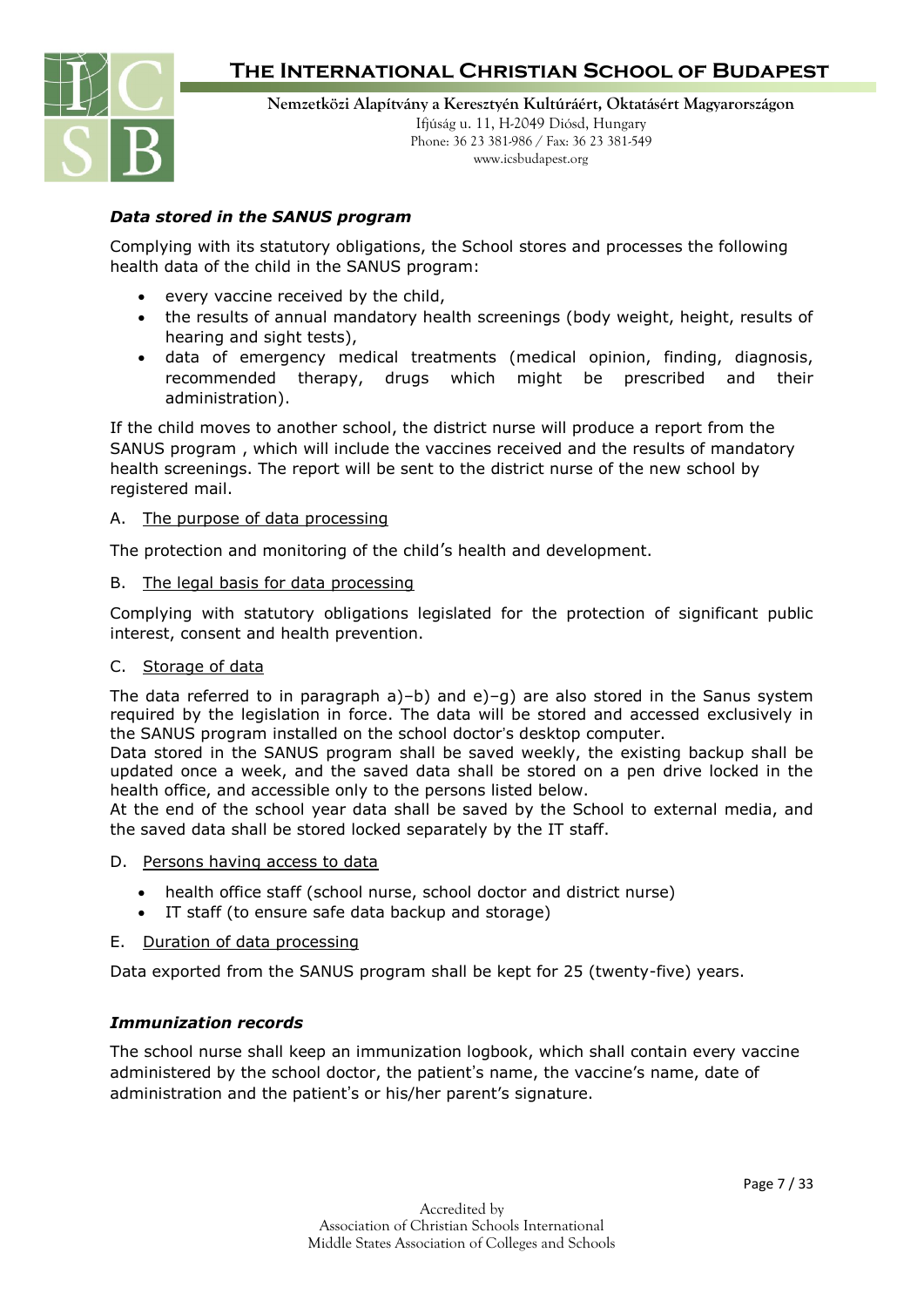

**Nemzetközi Alapítvány a Keresztyén Kultúráért, Oktatásért Magyarországon** Ifjúság u. 11, H-2049 Diósd, Hungary Phone: 36 23 381-986 / Fax: 36 23 381-549 www.icsbudapest.org

#### A. The purpose of data processing

To maintain student's health, to identify the circumstances of accidents and to prevent further accidents.

#### B. The legal basis for data processing

Complying with statutory obligations legislated for the protection of significant public interest, consent and health prevention.

#### C. Storage of data

The immunization logbook shall be kept in the health office, directly accessible to the school nurse, the school doctor and the district nurse.

- D. Persons having access to data
	- health office staff
- E. Duration of data processing

The immunization logbook shall be kept by the School for 25 (twenty-five) years.

#### *health office visit and accident records*

health office visits, accidents and injuries shall be logged by the school nurse in the PowerSchool system. The log shall record the date, the student's name, the reason of the visit or description of the accident/injury, and any treatment or medication administered.

The teacher releasing the student from class to visit the health office shall notify the nurse about the student's visit via e-mail, and the nurse shall also notify the teacher after the student left the health office via e-mail, to justify the absence of the student. All e-mail correspondence will be done via the School's Microsoft Office 365 and Azure cloud infrastructure. The health office may also inform the student's parent(s) about the visit via e-mail.

#### A. The purpose of data processing

To maintain student's health, to identify the circumstances of accidents and to prevent further accidents.

#### B. The legal basis for data processing

Legitimate interest of the student and/or of the School.

#### C. Storage of data

In the PowerSchool system and in the School's Microsoft Office 365 and Azure cloud infrastructure.

#### D. Persons having access to data

- health office staff
- school director and his/her assistant
- principal of the school where the child is enrolled, and her assistant
- supplemental services staff (if applicable)
- IT staff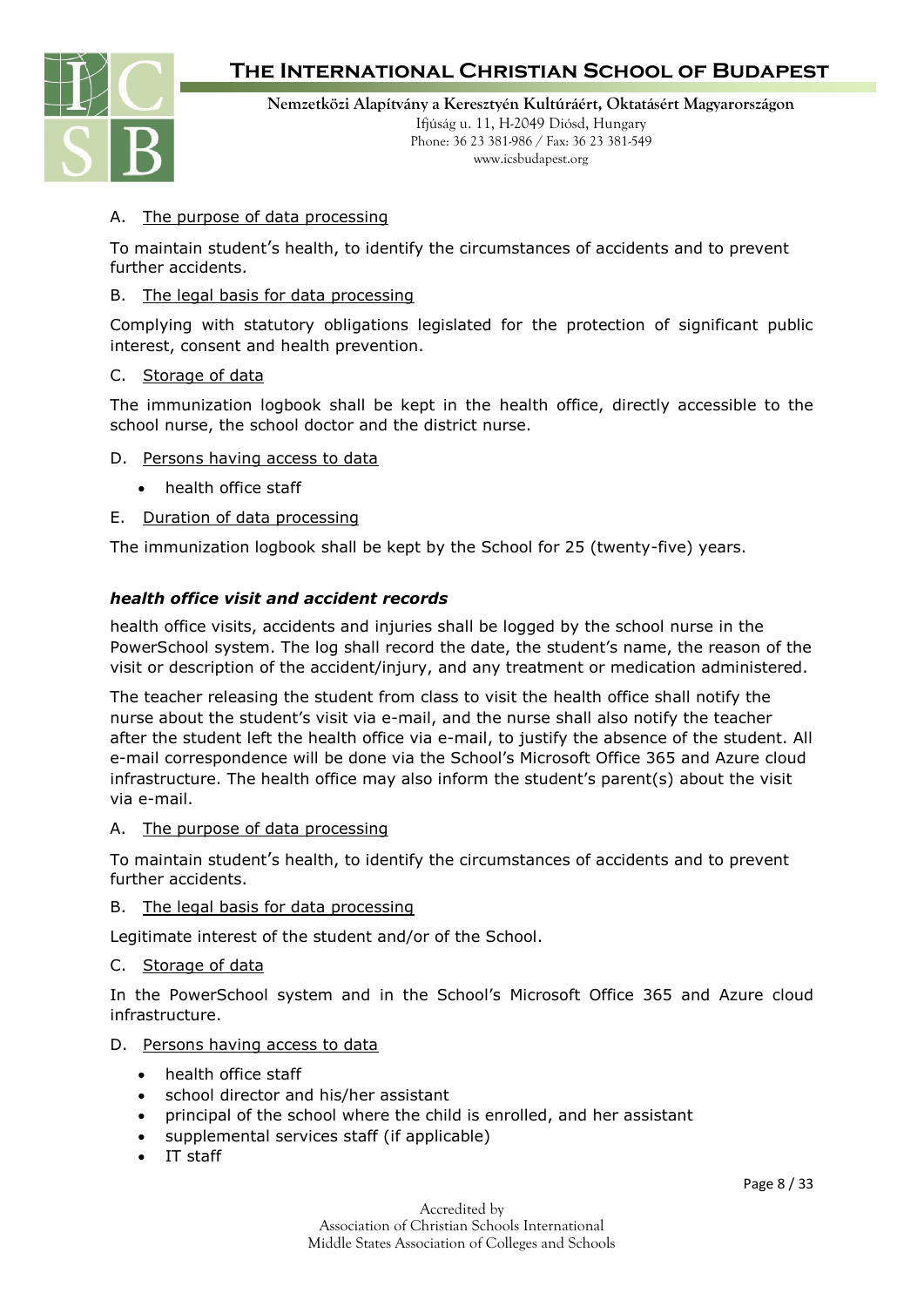

**Nemzetközi Alapítvány a Keresztyén Kultúráért, Oktatásért Magyarországon**

Ifjúság u. 11, H-2049 Diósd, Hungary Phone: 36 23 381-986 / Fax: 36 23 381-549 www.icsbudapest.org

- PowerSchool administrators
- members of the child safety team
- in some cases, other school staff members might be informed of health data

#### E. Duration of data processing

As long as the student is enrolled in the school, plus 1 (one) year.

#### *Student Emergency Form*

The School shall print a report containing health data of the students (TAJ number or insurance company information, parent contact information, allergies and other medical conditions) to access in case of emergency. This report shall be accessible solely to the health office staff, the principals and their assistants, or to the teachers who are supervising/accompanying the students during school related off-campus activities (e.g. field trips, sporting events, etc.).

The Student Emergency Forms shall be stored in separate folders for each class, locked in the principal's office. Before leaving the School the principal or his/her assistant shall hand over the forms to the teacher, coach or assistant coach in charge, who shall hand them back to the principal or his/her assistant immediately upon return to school. The forms shall be kept until the end of the school year.

#### A. The purpose of data processing

To give staff members access to students' important medical and parent contact information in case of emergency.

#### B. The legal basis for data processing

Legitimate interest of the student and/or of the School.

#### C. Storage of data

Printed and stored in separate folders for each class, locked in the principal's office.

#### D. Persons having access to data

- health office staff
- school director and his/her assistant
- principals and their assistants
- coaches, assistant coaches and other aides supervising the students during off campus activities
- IT staff
- PowerSchool administrators

#### E. Duration of data processing

Until the end of the school year.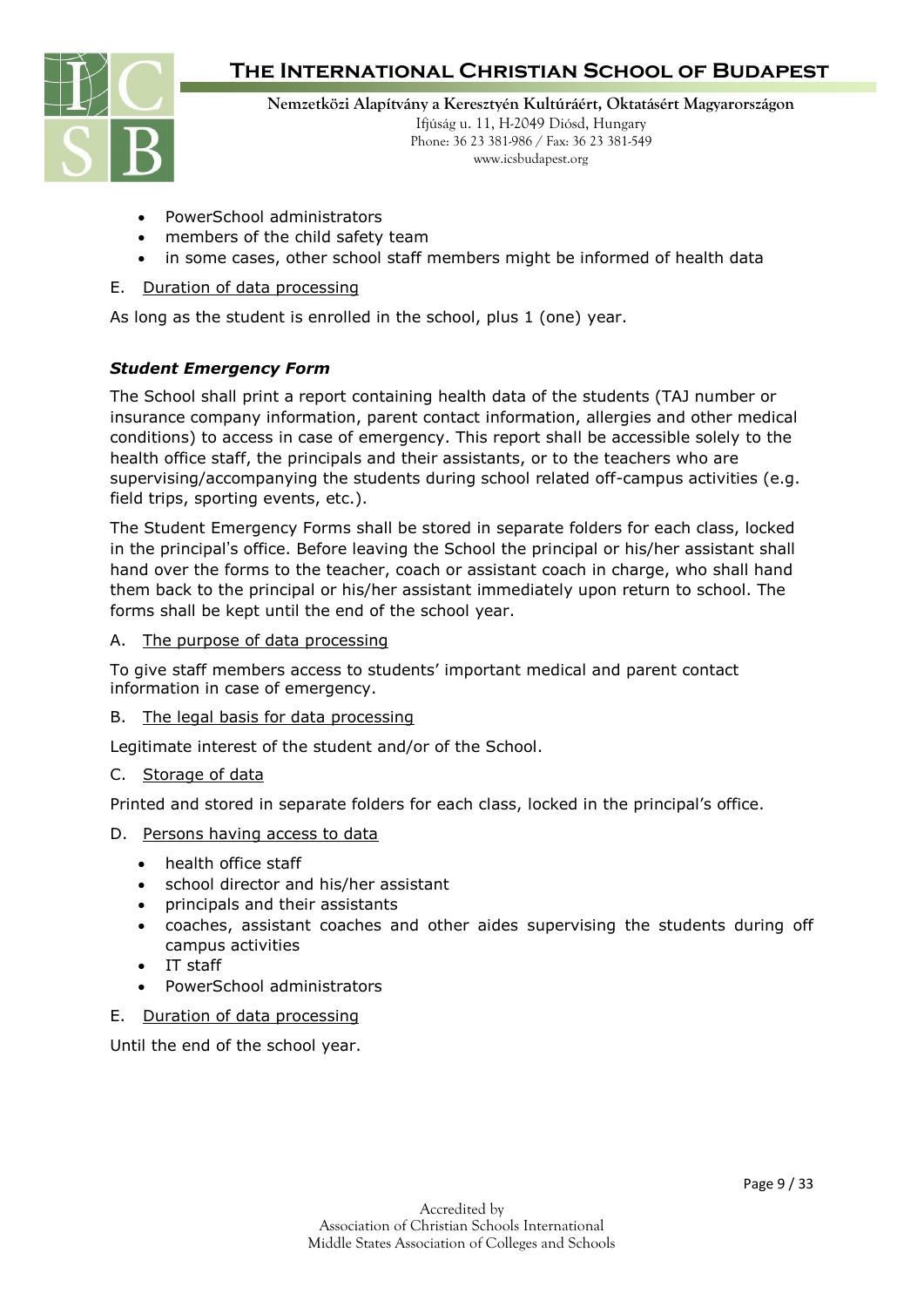

**Nemzetközi Alapítvány a Keresztyén Kultúráért, Oktatásért Magyarországon** Ifjúság u. 11, H-2049 Diósd, Hungary

Phone: 36 23 381-986 / Fax: 36 23 381-549 www.icsbudapest.org

### **1.5. Financial Data**

The School processes the following financial data, and categories of data regarding the students:

- name, address, e-mail address, phone number of parent, legal representative, or bill payer,
- contribution fees, account balance,
- special fees, additional charges, lunch account balance,
- scholarships,
- billing name, address, tax identification code / tax number,
- contribution fee payment date, transactions,
- contribution fee arrears, formal notice /e-mail sent,
- account number and bank of parent, legal representative or bill payer,
- invoices issued,
- parental statement on the changes of exchange rates,
- data provided in the contribution fee reduction request provided by the person concerned,
- the contract between the School and the parents and the data contained (parent and child name, contact information, birth information, tax identification number)
- A. The purpose of data processing

Payment of contribution and other fees, complying with accounting obligations.

B. The legal basis for data processing

To perform the contract concluded between the School and the parent, as well as to comply with statutory obligations of the School.

#### C. Storage of data

In the PowerSchool system, in the accounting software of School (SALDO), the invoices are sent to the parents by e-mail, printed and locked at the School's Business Office.

- D. Persons having access to data
	- business office staff
	- school director and his/her assistant
	- IT staff
	- PowerSchool administrators
- E. Duration of data processing

Invoices and billing information (name, address, tax identification code, tax number, contract number) shall be kept for 8 (eight) years following the year of issue, whereas data related to contribution fee arrears will be kept for 1 (one) year following the payment of contribution fee.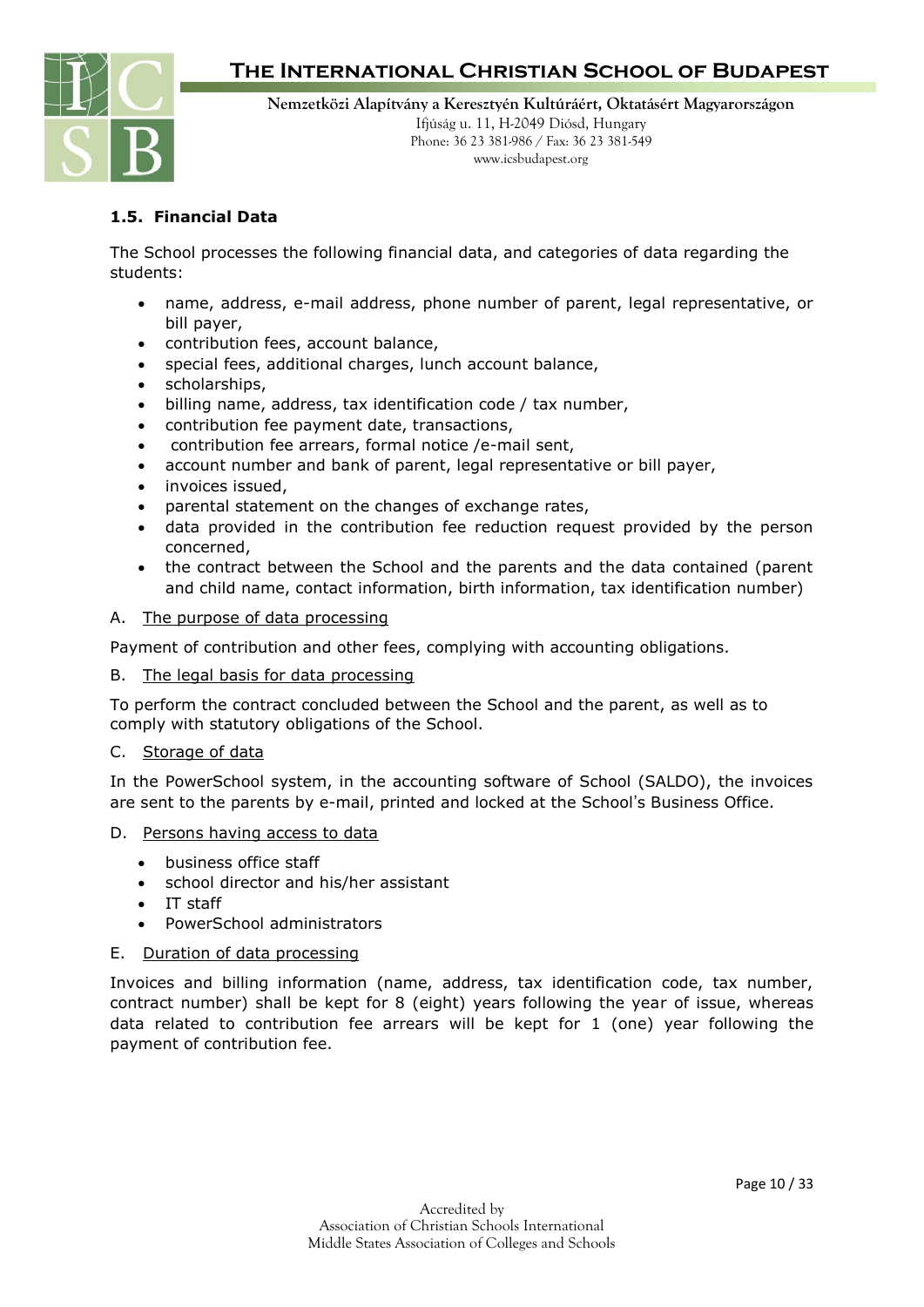

**Nemzetközi Alapítvány a Keresztyén Kultúráért, Oktatásért Magyarországon** Ifjúság u. 11, H-2049 Diósd, Hungary Phone: 36 23 381-986 / Fax: 36 23 381-549 www.icsbudapest.org

### **1.6. Online Academic Tests**

Online tests completed electronically by students are uniformly assessed by external data processing organizations. In relation to testing, the School shall send the student's name, grade, and birth date and the completed test to external data processing organizations.

#### A. The purpose of data processing

To assess the student's knowledge, to track their progress.

B. The legal basis for data processing

Fulfilment of the agreement concluded between the School and student/parent on the education of the student.

C. Storage of data

Online tests shall be completed by students on external servers operated by third party data processors, and shall be stored on these servers. Results may also be stored in Power School.

- D. Persons having access to data
	- external data processors
	- principals and their assistants
	- the child's current teachers
	- other professionals working with the child
	- IT staff
	- PowerSchool administrators
- E. Duration of data processing

External data processors shall process data for the student as long as he/she is enrolled at the School or until the School's contract is valid with the external data processor. The School shall process the written assessment according to rules applicable to student's grades.

#### **1.7. School Papers, Essays, Other School Related Work of Students**

School papers, essays, and other written tasks performed or handed in at School (hereinafter collectively: the papers) shall be stored and processed in paper form (with the student's name on the papers). The papers shall be handed back to the student after being revised/graded by the teacher. The teacher might communicate the content, the result of the paper and the eventual mistakes to other students for educational purposes.

#### A. The purpose of data processing

Development of the student and evaluation of his knowledge and skill.

B. The legal basis for data processing

Fulfilment of the agreement concluded between the School and student/parent on the education of the student.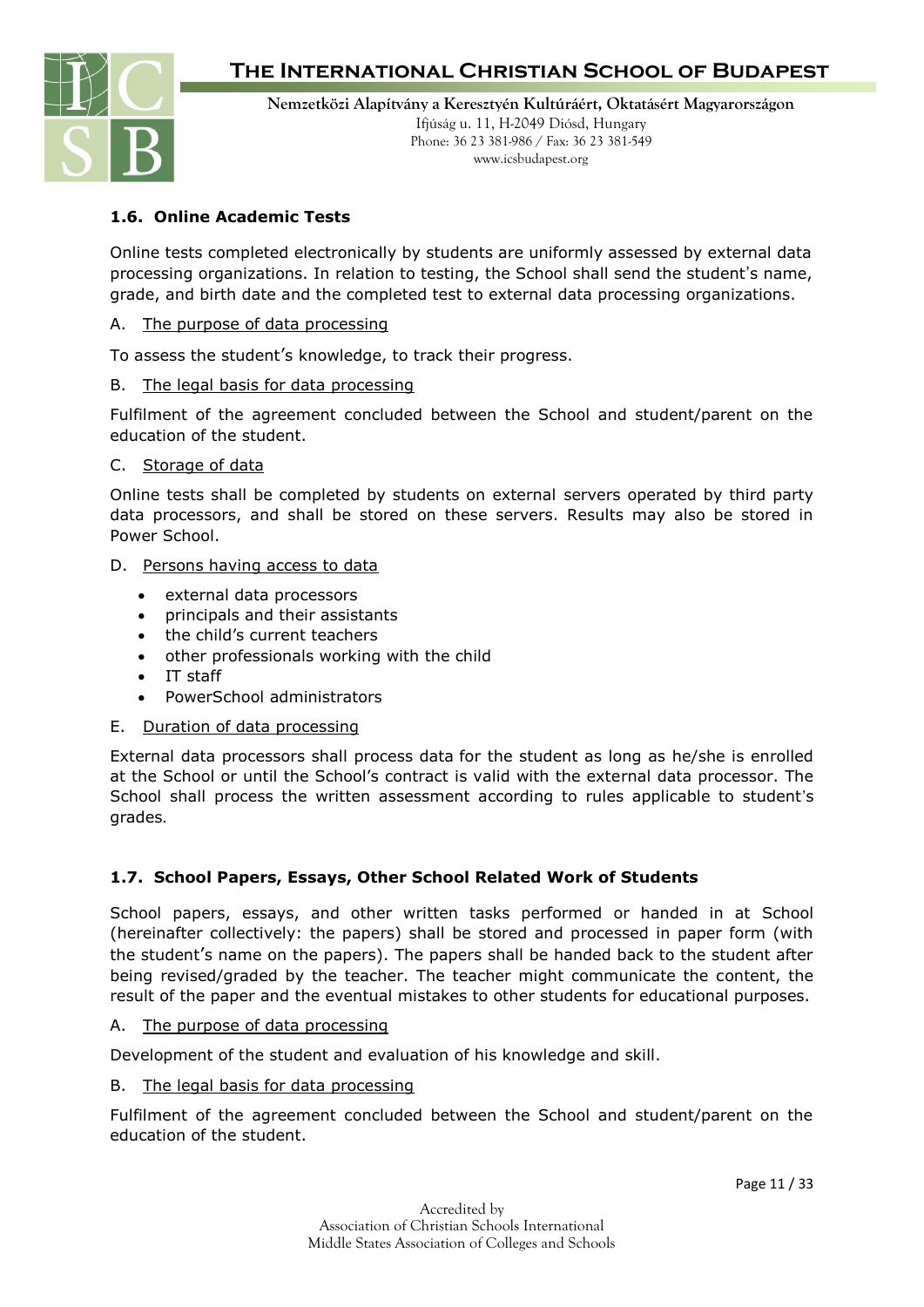

**Nemzetközi Alapítvány a Keresztyén Kultúráért, Oktatásért Magyarországon** Ifjúság u. 11, H-2049 Diósd, Hungary Phone: 36 23 381-986 / Fax: 36 23 381-549 www.icsbudapest.org

### C. Storage of data

Until revising/grading, the teacher shall store the papers separately and out of sight – locked away, if possible, but the teacher is authorized to share its content with other students for educational and teaching purposes.

#### D. Persons having access to data

- the child's current teachers
- other professionals working with the child
- principal and her assistant
- school director and his/her assistant
- school registrar
- other students

#### E. Duration of data processing

Until revising and handing back to the student. The School shall process student's grades for the period set in the "Grades and Assessments" section of this Privacy Policy.

#### **1.8. Grades and Assessments**

The student's grades and written assessments shall be stored and processed by the School in the PowerSchool system. The grades might be communicated to other students as well.

#### A. The purpose of data processing

Development of the student.

#### B. The legal basis for data processing

Fulfilment of the agreement concluded between the School and student/parent on the education of the student.

#### C. Storage of data

In the PowerSchool system.

- D. Persons having access to data
	- the child's current teachers
	- other professionals working with the child
	- principal and her assistant
	- school director and his/her assistant
	- school registrar
	- IT staff
	- PowerSchool administrators
	- other students

#### E. Duration of data processing

3 (three) years after completion of studies by the student.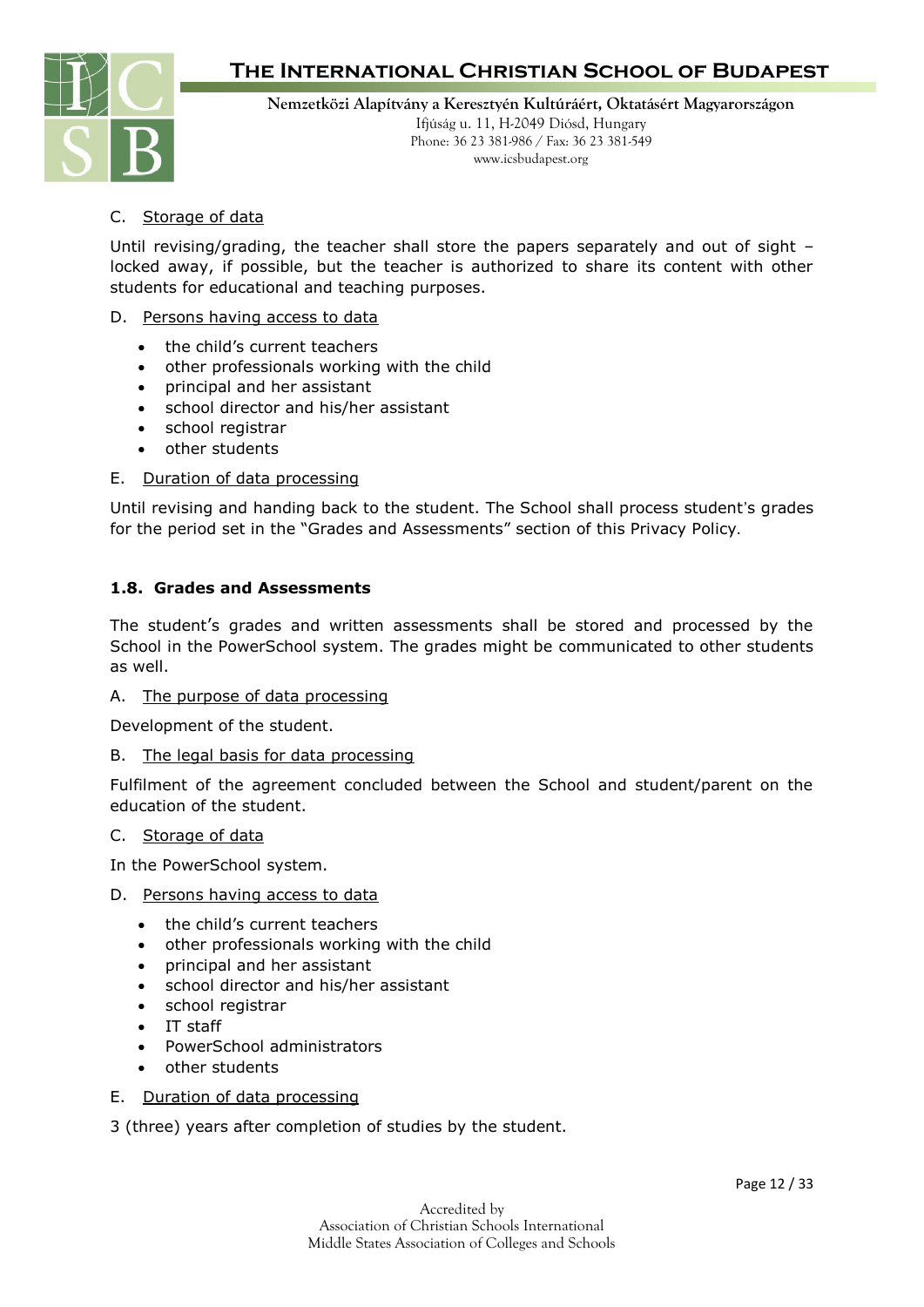

**Nemzetközi Alapítvány a Keresztyén Kultúráért, Oktatásért Magyarországon** Ifjúság u. 11, H-2049 Diósd, Hungary Phone: 36 23 381-986 / Fax: 36 23 381-549 www.icsbudapest.org

#### **1.9. Report Cards and Transcripts**

The School shall issue a report card for the students on a quarterly basis. Transcripts shall be issued by the School to high school students only, upon request. The report card or transcripts display the name and address of the student, his/her academic achievements (grades), and may display their gender, date of birth, behavioral or attitude grades or notes, general notes from the teachers, and absences and tardies.

This data shall be stored in the PowerSchool system of the School and may also be handed out to the students quarterly in printed form.

#### A. The purpose of data processing

Development of the student, certification of studies.

#### B. The legal basis for data processing

Legitimate interest of the student, certification of studies.

#### C. Storage of data

In the PowerSchool system.

- D. Persons having access to data
	- the child's current teachers
	- other professionals working with the child
	- principal and her assistant
	- school director and his/her assistant
	- school registrar
	- members of the child safety team (if applicable)
	- IT staff
	- PowerSchool administrators
	- other school staff members

#### E. Duration of data processing

100 (one hundred) years.

#### **1.10. Photographs, Image and Sound Recordings of Students**

With the optional prior written consent of the parent – and of the child, if over 14 years of age – the School or a third party is authorized to take photographs, image and sound recordings of the student at School events, and the School is authorized to publish these recordings on its website, to make public in the School's yearbook, promotional materials or advertisements.

The content of the School's web page is public and anybody can download the photos. The photos that were printed in yearbooks, promotional materials, and advertisements which the School no longer holds cannot be erased in case of withdrawal of consent. The School has no influence on this.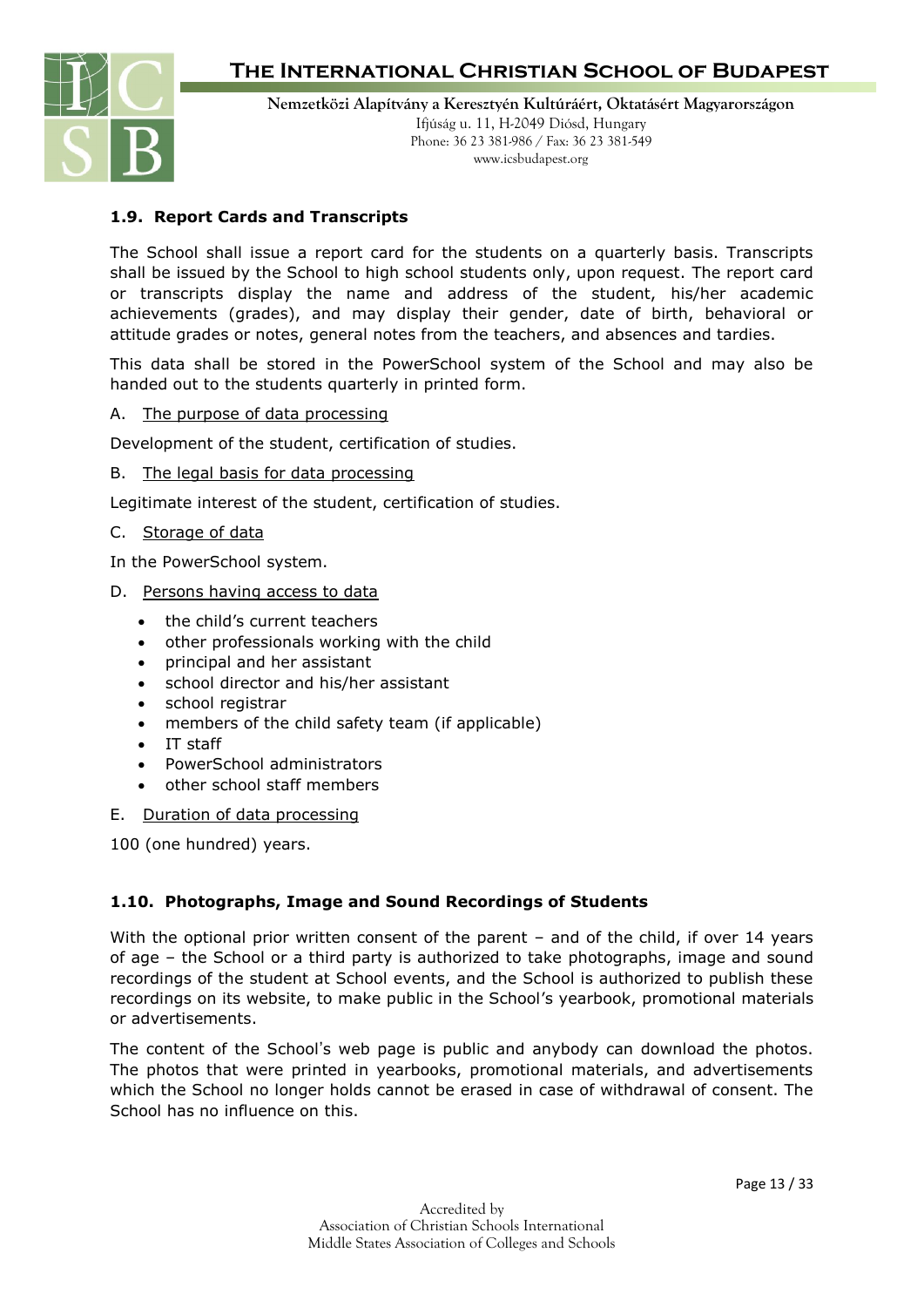

**Nemzetközi Alapítvány a Keresztyén Kultúráért, Oktatásért Magyarországon**

Ifjúság u. 11, H-2049 Diósd, Hungary Phone: 36 23 381-986 / Fax: 36 23 381-549 www.icsbudapest.org

#### A. The purpose of data processing

Developing community and promoting the School.

#### B. The legal basis for data processing

Consent of data subject (parent or student).

#### C. Storage of data

The recordings shall be stored on the server of the School and on the school website. The photos and recordings uploaded to the website or published in the yearbook and promotional materials are publicly accessible.

#### D. Persons having access to data

For photos uploaded to the School server:

- staff members of the School
- students and staff members on the yearbook editorial team

For photos uploaded to the web page, published in yearbooks or promotional materials:

- anyone
- E. Duration of data processing

Until withdrawal of consent, but in some cases indefinitely (e.g. printed yearbooks or promotional materials, photos downloaded from the website).

#### **1.11. Publishing Students**' **Works in School**

The School may expose students' works (drawings, paintings, essays, etc.) on the walls of the classroom, the School hallway or other premises for educational, teaching or promotional purposes. If the parent objects, the work shall be removed from the wall or other public space or  $-$  in accordance with the objection  $-$  the student's name and other personal identification data shall be blacked out or removed.

#### A. The purpose of data processing

Progress of the student, community development, creating a child-friendly environment.

B. The legal basis for data processing

Legitimate interest of the student and the community.

C. Storage of data

On school campus.

- D. Persons having access to data
- All persons present in the School.
- E. Duration of data processing

The end of the school year at most, or indefinitely, with permission.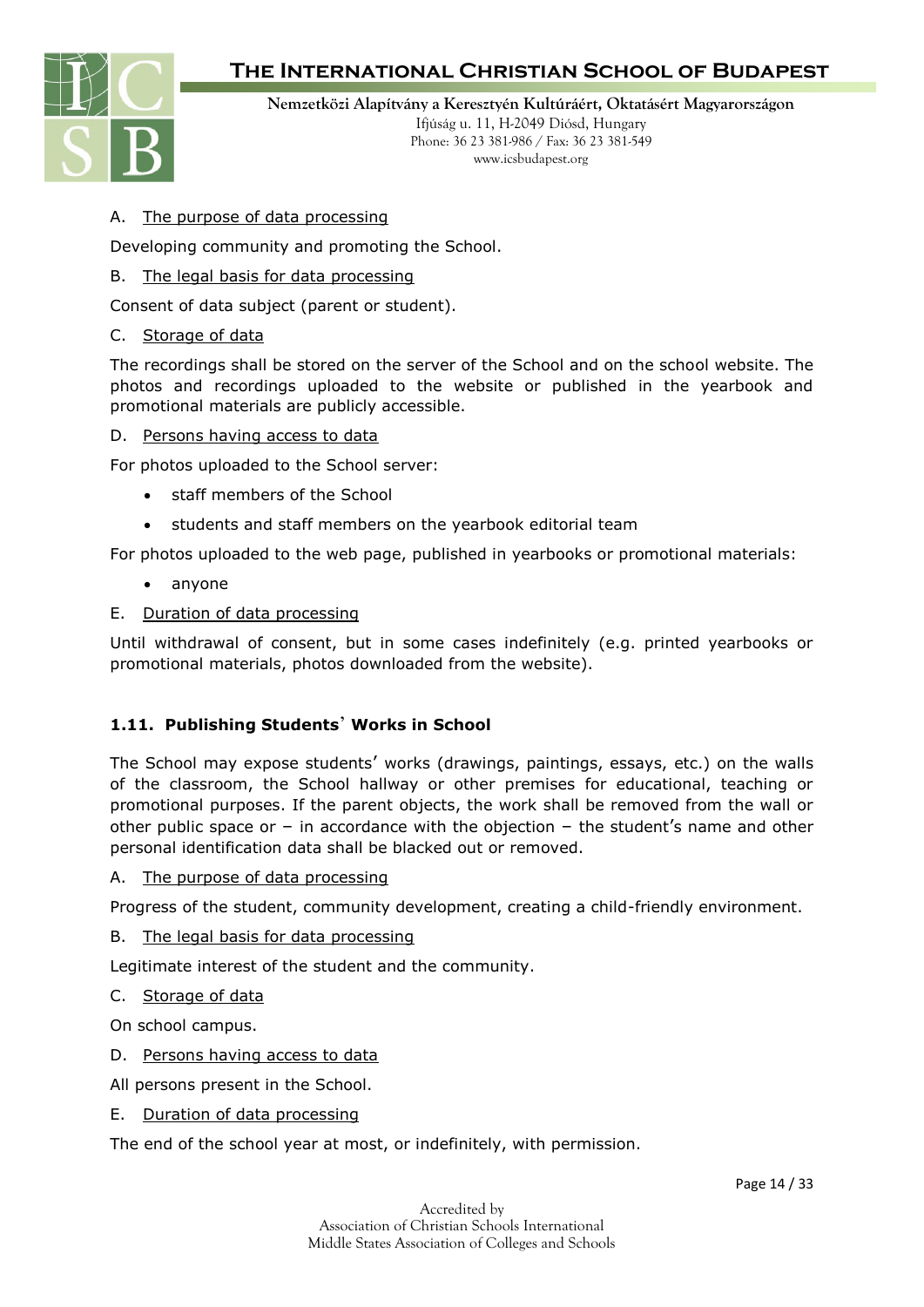

**Nemzetközi Alapítvány a Keresztyén Kultúráért, Oktatásért Magyarországon** Ifjúság u. 11, H-2049 Diósd, Hungary Phone: 36 23 381-986 / Fax: 36 23 381-549 www.icsbudapest.org

### **1.12. Meeting Notes**

#### A. The purpose of data processing

Progress of the child, promoting physical and mental health.

#### B. The legal basis for data processing

Fulfilment of the agreement concluded between the School and student/parent on the education of the student.

#### C. Storage of data

The teacher or school professionals may take notes on paper during meetings. These notes shall be stored out of sight, locked away, if possible, and destroyed at the end of the school year, unless keeping them is necessary for the child's development, preventing a dangerous situation for the child or other procedures.

#### D. Persons having access to data

- the child's current teachers
- other professionals working with the child
- principal and his/her assistant
- school director and her assistant
- school registrar
- members of the child safety team (if applicable)
- IT staff
- PowerSchool administrators
- other school staff members
- E. Duration of data processing

Until the end of the school year; when storing the data is necessary for the child's development or preventing a dangerous situation for the child, it shall be stored until the completion of studies; if it's necessary for other procedures, it shall be stored until the proceedings are definitely concluded.

#### **1.13. Discipline Log**

The School shall record problems, incidents, sanctions, or measures related to the student's behavior, notes regarding the agreements with the parents, description of circumstances of any verbal or physical aggressions in the discipline log of the student.

A. The purpose of data processing

Development of the student and protection of the community and the other students

B. The legal basis for data processing

Fulfilment of the agreement concluded between the School and student/parent on the education of the student.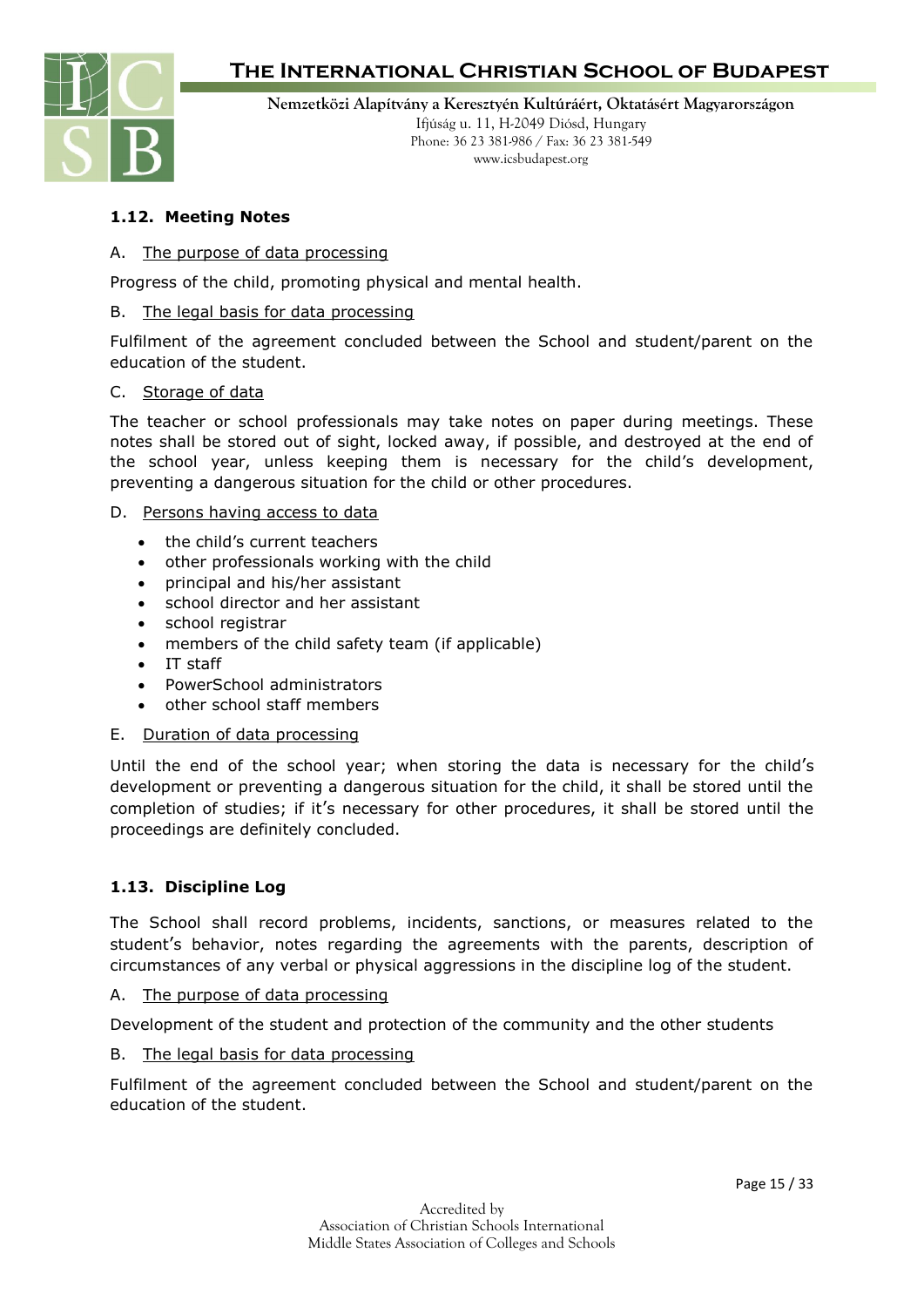

**Nemzetközi Alapítvány a Keresztyén Kultúráért, Oktatásért Magyarországon** Ifjúság u. 11, H-2049 Diósd, Hungary Phone: 36 23 381-986 / Fax: 36 23 381-549 www.icsbudapest.org

### C. Storage of data

Digitally in the PowerSchool system of the School, in case of more serious incidents the Principal may make notes on paper which shall be stored separately in the student's folder.

#### D. Persons having access to data

- the child's current teachers
- other professionals working with the child
- principal and his/her assistant
- school director and her assistant
- school registrar
- Hungarian affairs liaison
- members of the child safety team (if applicable)
- IT staff
- PowerSchool administrators
- other persons in relationship with the school

#### E. Duration of data processing

The discipline log shall be stored and processed until the completion of the studies or – in case of expulsion  $-$  for 5 (five) years from expulsion.

#### **1.14. Data Processing by the Child Safety Team, Exchange of Correspondence with the Authorities**

There is a child safety team in the School which shall analyze reports of possible abuse on the basis of the warning from any teacher, the school psychologist, the district nurse, the school nurse or other professional or parent, and if necessary shall notify the school director in a report. If involving or notifying the authorities becomes necessary, the school director shall directly take care of that.

#### A. The purpose of data processing

Protection of physical and mental health of the student.

#### B. The legal basis for data processing

The legitimate interest of the student.

#### C. Storage of data

In Microsoft Teams, which is directly accessible only to the members of the child safety team. Correspondence between the authorities and the school director shall happen via e-mail through the School's Microsoft Office 365 and Azure cloud infrastructure.

#### D. Persons having access to data

- members of the child safety team
- school director and his/her assistant
- IT staff
- student's teacher(s) (if necessary)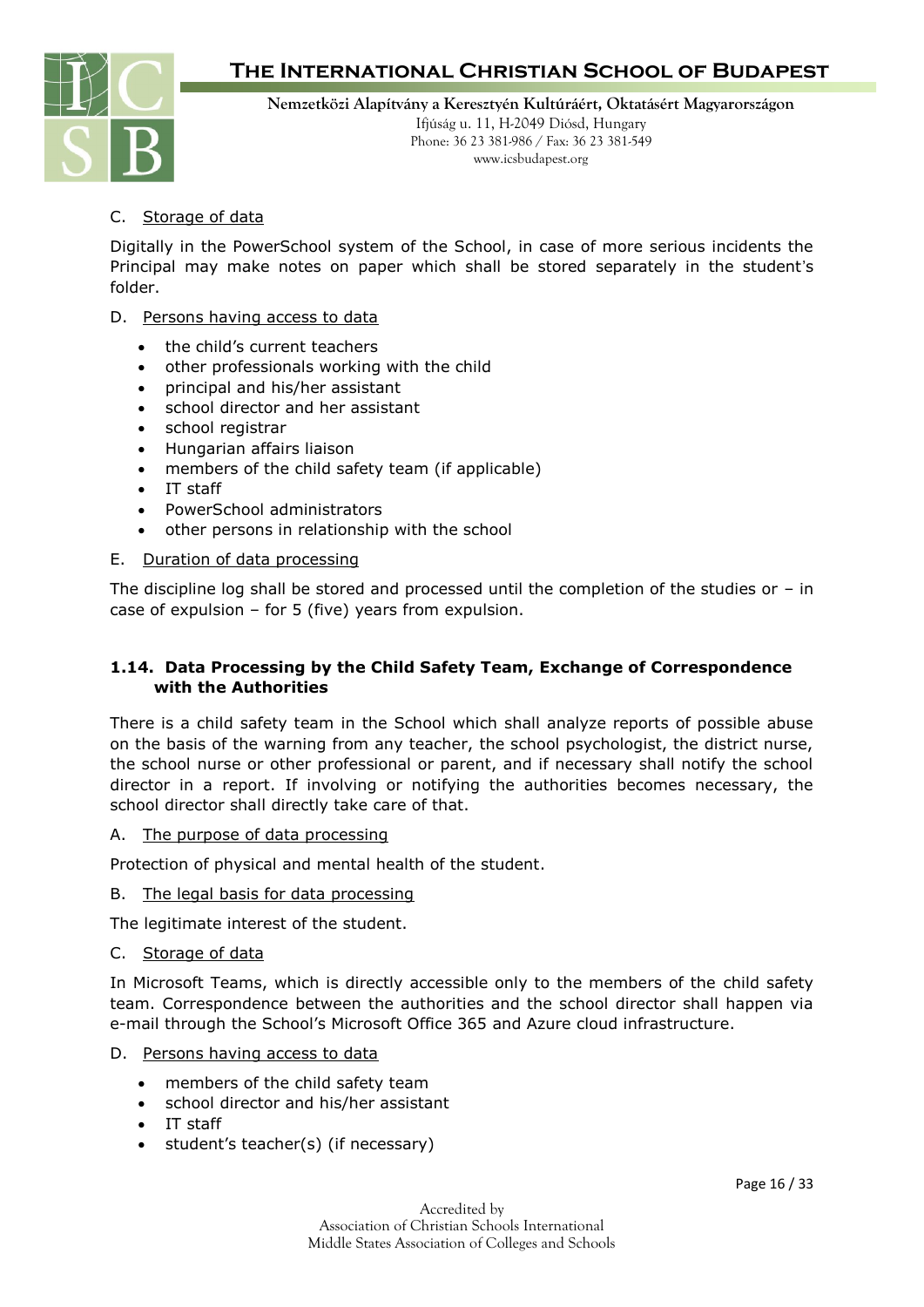

**Nemzetközi Alapítvány a Keresztyén Kultúráért, Oktatásért Magyarországon**

Ifjúság u. 11, H-2049 Diósd, Hungary Phone: 36 23 381-986 / Fax: 36 23 381-549 www.icsbudapest.org

- district nurse (if necessary)
- school nurse (if necessary)
- school psychologist (if necessary)
- other persons in relationship with the school (if necessary)

#### E. Duration of data processing

25 (twenty-five) years

### **1.15. Data Related to Internet Usage**

The School shall try to block harmful contents in case the students are using the school's Wi-Fi network, but this does not mean that the students will never see harmful or dangerous content during the usage of internet in school. The School shall record and store the data related to the student's internet usage (IP address, time of log in and log out, web pages visited).

#### A. The purpose of data processing

To eliminate harmful internet content, to promote the physical and mental health and development of the student.

#### B. The legal basis for data processing

The legitimate interest of the student.

#### C. Storage of data

On the School server, as well as in the Wi-Fi management system.

#### D. Persons having access to data

• IT staff

In case of a suspected incident:

- school director and his/her assistant
- student's principal and his/her assistant
- student's teacher
- parents of the student
- other persons in relationship with the school (if necessary)

#### E. Duration of data processing

30 (thirty) days, or in case of suspected criminal offenses 3 (three) years

#### **1.16. Other Data, Records Related to Teaching Activities or School Activities**

Faculty and other staff members may take notes and create other documents (e.g. lesson plans, individual development plans, worksheets, etc.) linked to their daily activities, and they may create additional files (e.g. casting of School plays) in connection with school activities, which shall be stored digitally in the Microsoft Office 365 and Azure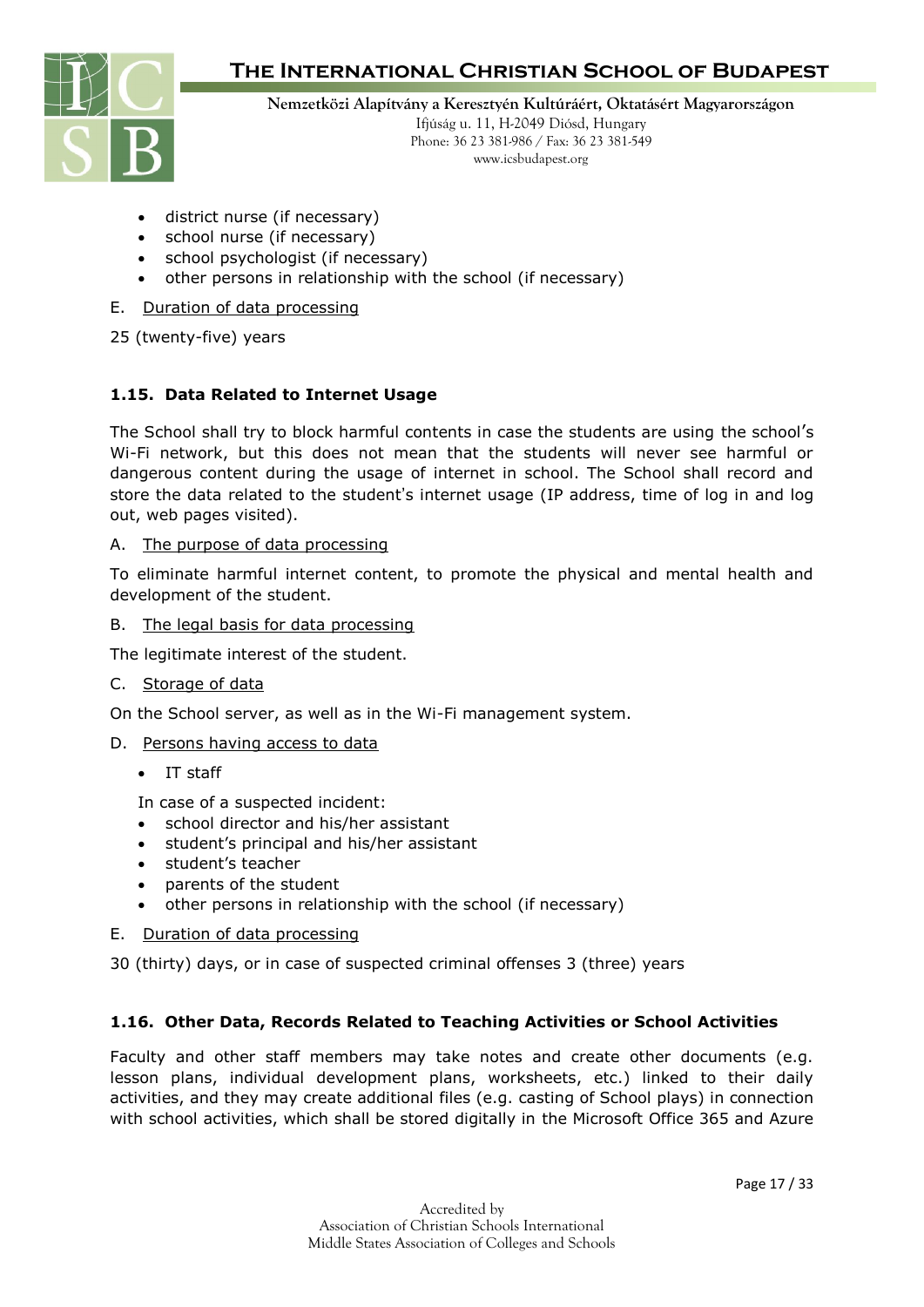

**Nemzetközi Alapítvány a Keresztyén Kultúráért, Oktatásért Magyarországon** Ifjúság u. 11, H-2049 Diósd, Hungary Phone: 36 23 381-986 / Fax: 36 23 381-549 www.icsbudapest.org

cloud infrastructure. The data may be accessed by the staff members of the concerned department, the members of the IT staff, the principal and the school director.

Faculty and other members may create additional digital files in the Microsoft Office 365 and Azure cloud infrastructure, which can be shared with students, other teachers and professionals. These files may contain relevant information for the concerned community (e.g. homework, common photos) and shall be available only for the members of the community chosen by the teacher or staff member.

Supplemental services staff members and occasionally other faculty members working on the individual development of students may create files for students in PowerSchool or in the Microsoft Office 365 and Azure cloud infrastructure, which shall be accessible only to the professionals working on the individual development of the student concerned, and to the IT staff, and, if needed, they may inform – to the necessary extent – any member of the school staff about the data.

#### A. The purpose of data processing

To perform school tasks, development of individual students and the community.

#### B. The legal basis for data processing

The fulfilment of the agreement concluded between the School and student / parent.

#### C. Storage of data

In PowerSchool or Microsoft Office 365 and Azure cloud infrastructure, and paper (stored securely).

#### D. Persons having access to data

- student's teacher(s)
- supplemental services staff members
- school director and his/her assistant
- principals
- IT staff
- other staff members (in some cases)
- parents (in some cases)
- other persons in relationship with the school (in some cases)

#### E. Duration of data processing

Until the end of the school year, or, in some cases until the student's studies are concluded at the school.

#### **1.17. Data Related to Correspondence**

General correspondence between the School and parents take place within the PowerSchool system or via the school's website.

In some cases (absences, tardies, discipline issues, parent complaints, etc.), personalized correspondence (e-mailing) may be necessary via Microsoft Office 365 and Azure cloud infrastructure. If any of the e-mails contains information set in this Privacy Policy or by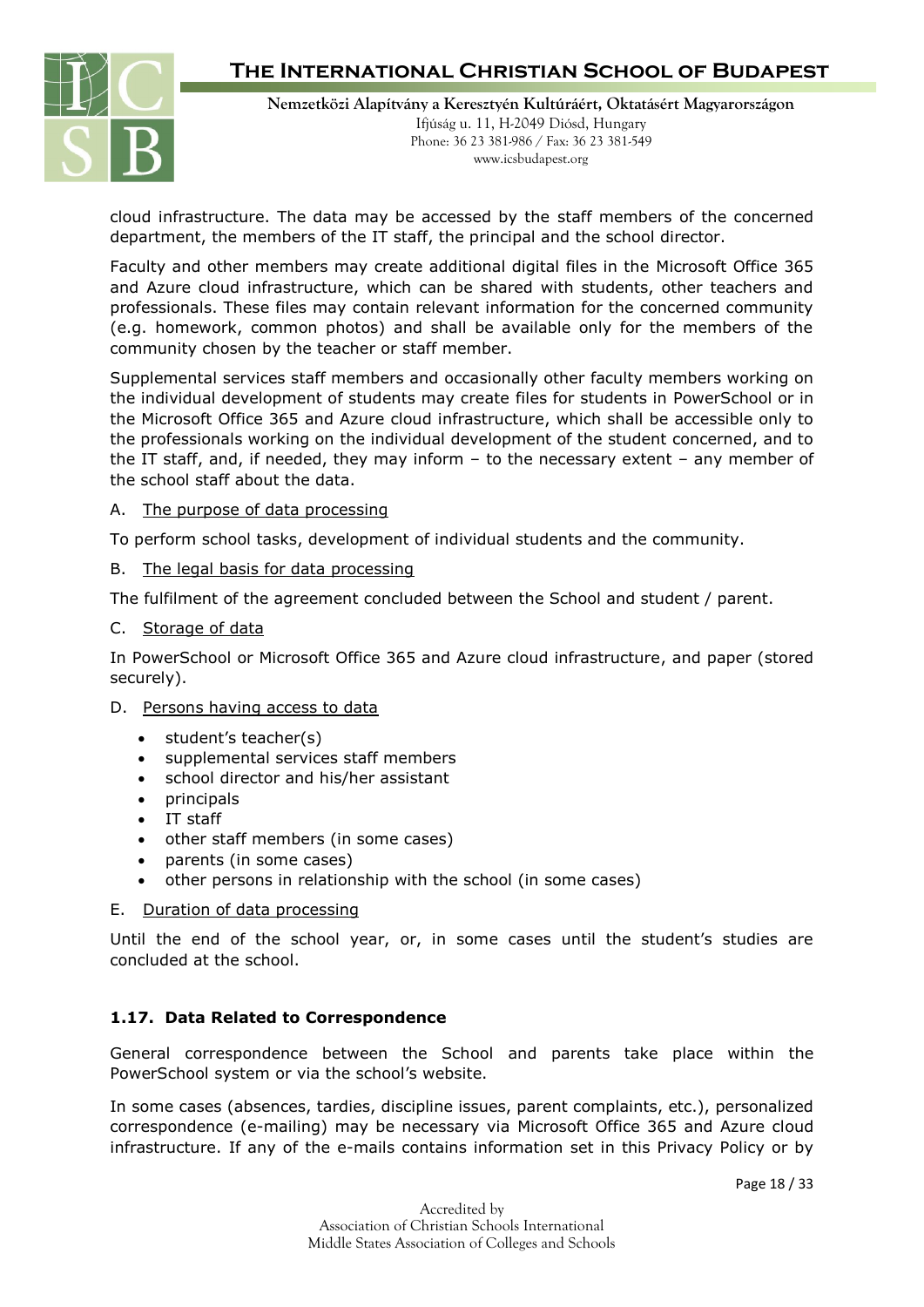

**Nemzetközi Alapítvány a Keresztyén Kultúráért, Oktatásért Magyarországon** Ifjúság u. 11, H-2049 Diósd, Hungary Phone: 36 23 381-986 / Fax: 36 23 381-549 www.icsbudapest.org

legislation, the School is entitled to store the e-mails (and the parent's e-mail address) for the period set for the concerned content both digitally and in printed form.

#### A. The purpose of data processing

To inform and keep in touch with parents, and the development of student.

#### B. The legal basis for data processing

The legitimate interest of the student and the fulfilment of the agreement concluded between the School and student / parent.

#### C. Storage of data

In the PowerSchool system, the school's website's database, and Microsoft Office 365 and Azure cloud infrastructure.

#### D. Persons having access to data

- parent
- student's teacher(s)
- supplemental services staff members
- district nurse (if necessary)
- school nurse (if necessary)
- school psychologist (if necessary)
- Hungarian affairs liaison
- members of the child safety team
- school director and his/her assistant
- principals
- IT staff
- PowerSchool administrators
- other staff members (if necessary)
- other persons in relationship with the school (if necessary)

#### E. Duration of data processing

Until the end of the school year, but emails containing relevant information (e.g. absences, omissions) may be printed and stored in the student's file for a period of 5 (five) years after the completion of studies. Within that period the School has the right to store the e-mails with the above-mentioned content digitally.

In case of parent complaints, the data shall be stored for a period of 5 (five) years.

#### **1.18. Parental Consent Documents**

The School has the following parental consent forms, waivers or agreements:

- Field Trip Release Form
- Health Agreement
- Athletics Participation and Uniform Waiver Form
- Consent to Image and Sound Recording and Use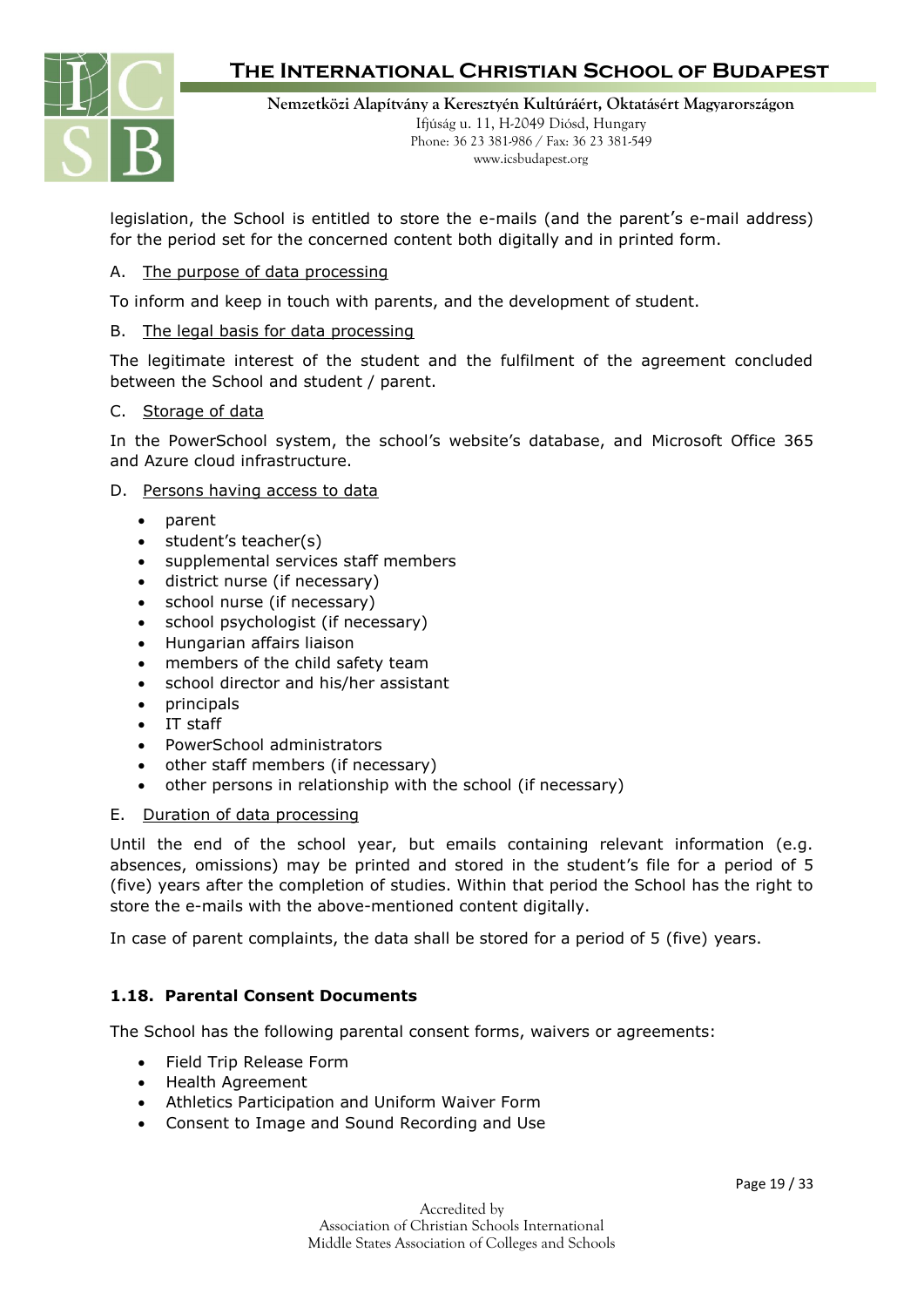

**Nemzetközi Alapítvány a Keresztyén Kultúráért, Oktatásért Magyarországon** Ifjúság u. 11, H-2049 Diósd, Hungary Phone: 36 23 381-986 / Fax: 36 23 381-549 www.icsbudapest.org

The School stores and processes the following categories of data in the parental consents:

- student's name and personal data;
- parent's / guardian's name and personal data;
- the subject of consent

#### A. The purpose of data processing

Exercising the parent's disposal right to decide, the students' security, the health and development of a child, and the documenting of the consent.

#### B. The legal basis for data processing

The fulfilment of the agreement concluded between the School and student / parent.

#### C. Storage of data

The School stores the parental consents on paper in the student' files in a locked cabinet in the school registrar's office.

#### D. Persons having access to data

- student's teacher(s) (if necessary)
- supplemental services staff members (if necessary)
- school director and his/her assistant
- principals
- IT staff
- other staff members (if necessary)
- other persons in relationship with the school (if necessary)

#### E. Duration of data processing

Depending on the subject of the consent, but in general 3 (three) years after the legal relationship between the School and the student (parent) concluded.

#### **1.19. Security Cameras and Recordings**

There are 56 (fifty-six) security cameras in the School area, of which 54 (fifty-four) cameras capture and save the images, while 2 (two) cameras continuously broadcast the images without saving them (live view). The electronic observation system (camera system) in the School area records images containing personal data.

The purpose of operating the electronic monitoring system is to protect the personal and physical integrity of the students and employees of the School, as well as to protect the property, the personal belongings of the students, of other persons and the valuables of the School.

The electronic observation system used by the School is operated and managed by the School. The persons entering the School voluntarily agree, by entering the School area, to the recordings for the above-mentioned purposes, and shall consent the processing of data for the purpose specified in these Regulations. Information regarding the operation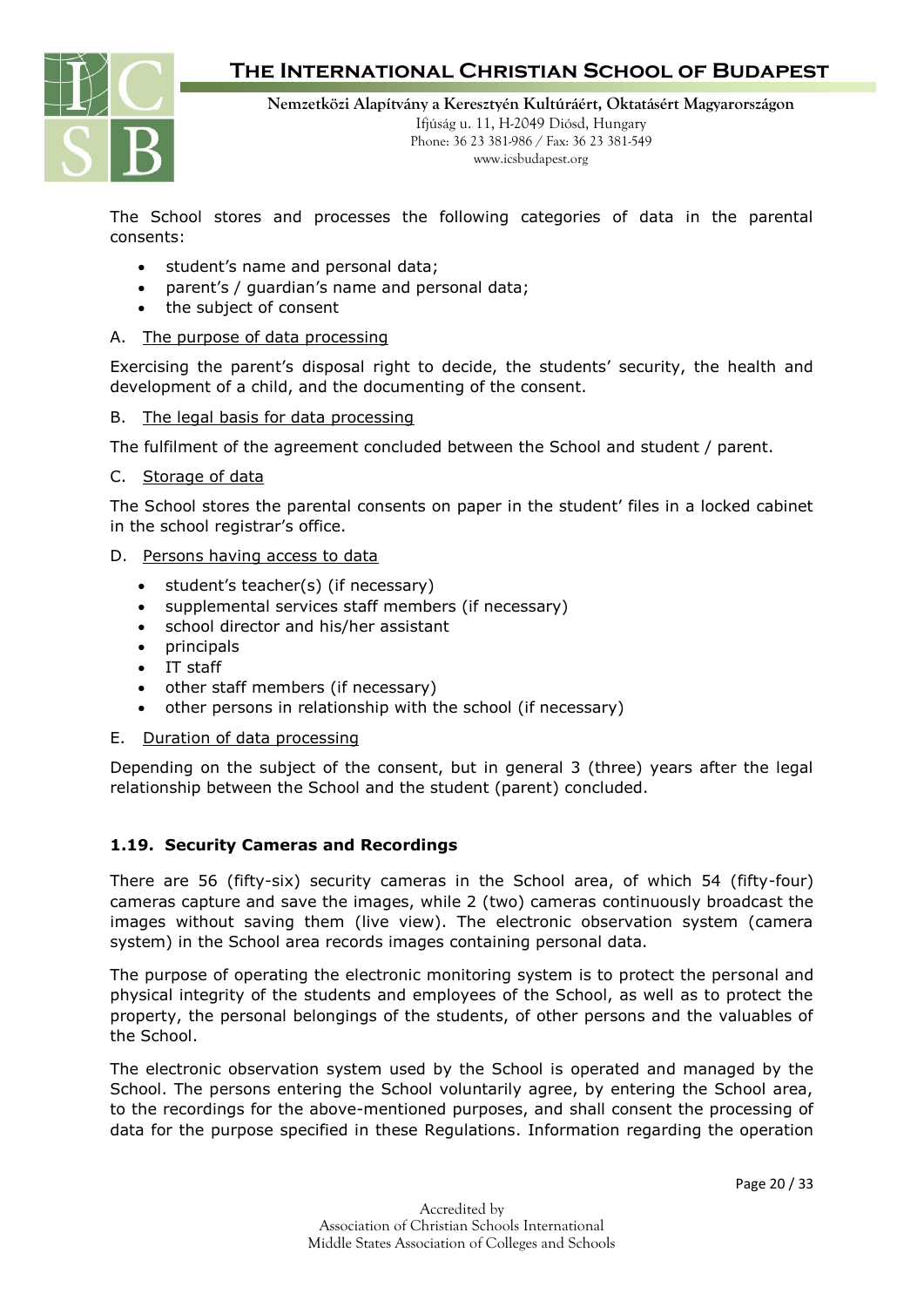

**Nemzetközi Alapítvány a Keresztyén Kultúráért, Oktatásért Magyarországon** Ifjúság u. 11, H-2049 Diósd, Hungary Phone: 36 23 381-986 / Fax: 36 23 381-549 www.icsbudapest.org

of the electronic observation system is posted at the main entrances of the school buildings.

The School surveillance cameras can only be placed for the purposes defined above, and in this regard, the viewing angle of the cameras is directed to the areas corresponding to this purpose.

The exact location of the cameras, the areas they observe, and the cameras' range of vision on valuables and equipment, are described in Annex 1 of this Privacy Policy.

The electronic monitoring system shall not be detrimental to the privacy and dignity of the persons concerned. In this regard, the School does not place a camera in an area or room where it would allow the recording of images that could damage the human dignity. Accordingly, there is no camera in the restrooms, locker rooms, or showers.

During the operation of the electronic monitoring device, the receptionist and the security guard at service, as well as the facility manager, the school director and the IT director are entitled to monitor the continuously broadcasted images (live view).

The monitoring device (central recording unit) records the images of all cameras. The recordings are stored on the central server of the device for 7 (seven) days, then automatically deleted unless a criminal act is committed, or there is a reasonable suspicion of a criminal offence or of the preparation of a criminal offence. In such cases, the recordings will be stored until they are transferred to the police or competent authorities, but no longer than up to 30 (thirty) days. The School then destroys the recordings.

The images recorded by the cameras may only be accessed (viewed) by the facility manager and the IT director. The facility manager may authorize the school director, the principals or the security guard on duty to view the stored image recordings in the event of an infringement or suspicion thereof for the purpose of eliminating or examining the legal violation. The School registers any access to the stored image recordings on a paper based log kept by the facility manager. The following information is recorded in the log: the name of the person accessing the image recordings, the time and purpose of access and the scope of data (multiplex, camera angle).

The School may only transmit the images recorded with the cameras to the competent authorities, or law enforcement agencies, if an infringement is suspected.

#### **1.20. Personal Data of Individuals Entering the School Building**

#### **Parents**

The School shall provide a nominal access card for the parents. The school cashier keeps record of the cards issued to parents in an Excel file saved on the School's central server. The record shall contain the cardholder's name and the number of the card owned. The School shall store the number of the access card and the cardholder's name until the cardholder has a relationship with the School, except in the event of a suspected infringement. Within 30 (thirty) days following the termination of the relationship the School shall erase the data from the registry, except in the event of a suspected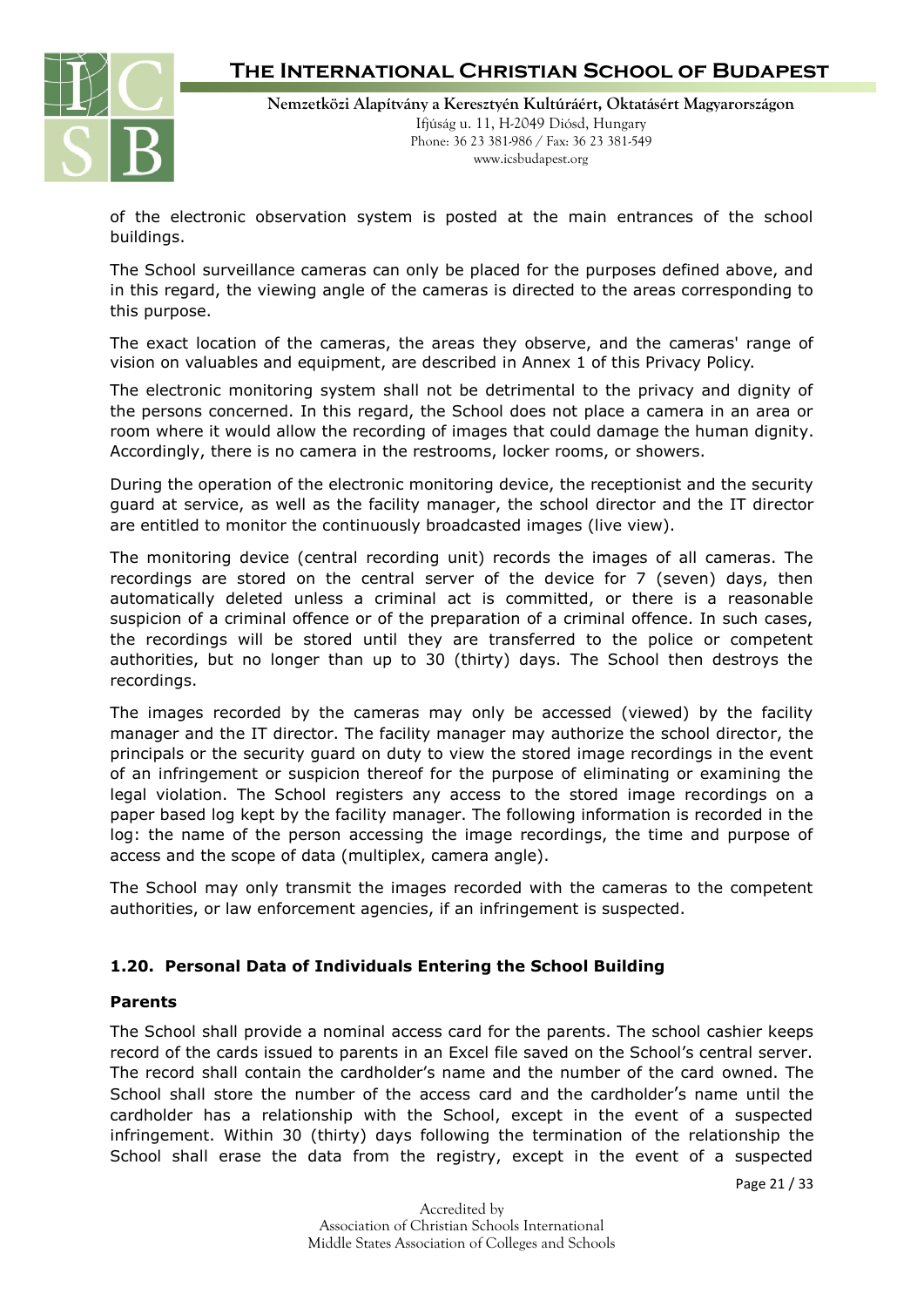

**Nemzetközi Alapítvány a Keresztyén Kultúráért, Oktatásért Magyarországon** Ifjúság u. 11, H-2049 Diósd, Hungary Phone: 36 23 381-986 / Fax: 36 23 381-549 www.icsbudapest.org

infringement, in which case the data might be needed. In this later case the School may store the data until the transmission to the competent authorities.

#### **Visitors**

Visitors are issued a temporary access card upon arrival. The security guard will log the name and personal ID card or passport number of the visitor, the date and time of entry and exit, and the number of the designated access card on a registry slip, which will be signed by the visitor. The security guard on duty shall scan the registry slips at the end of the day and e-mail the scanned file to the facility manager. The security guard will shred the paper registry slips after the scanning is completed. The facility manager shall keep the scanned file in a Microsoft Office 365 and Azure cloud infrastructure folder for 30 (thirty) days and erase it subsequently, except in the event of a suspected infringement. In this later case the School may store the data until the transmission to the competent authorities.

Children (under the age of 18) are not issued an access card and they are not required to submit any personal data when entering the School.

#### A. The purpose of data processing

The safety of students.

B. The legal basis for data processing

The legitimate interest of the student.

C. Storage of data

On the school server, in Microsoft Office 365 and Azure cloud infrastructure, and paper (stored securely then shredded) – as specified above.

#### D. Persons having access to data

- IT director
- facility manager
- security guard on duty
- cashier (to parents' data only)
- school director and his/her assistant (if necessary)
- principals (if necessary)
- in case of a suspected infringement the data may be transmitted to the authorities
- E. Duration of data processing

30 (thirty) days, except in the event of a suspected infringement, in which case the School may store the data until the transmission to the competent authorities.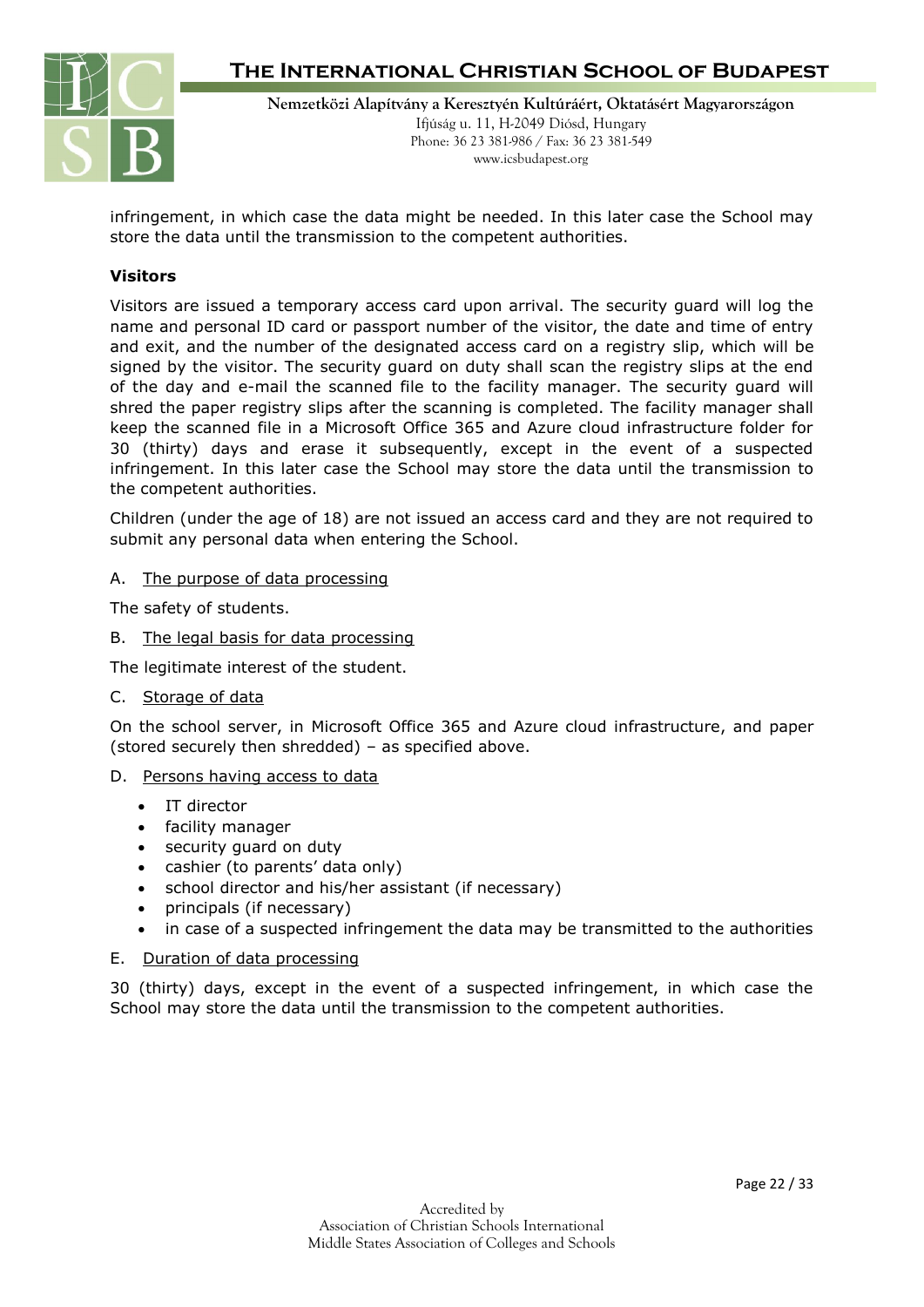

**Nemzetközi Alapítvány a Keresztyén Kultúráért, Oktatásért Magyarországon** Ifjúság u. 11, H-2049 Diósd, Hungary Phone: 36 23 381-986 / Fax: 36 23 381-549 www.icsbudapest.org

### **2. TRANSMISSION OF DATA, SPECIFIC DATA PROCESSING**

2.1 Data related to the student, his development, educational performance, state of health, mental or psychological condition may be disclosed  $-$  in order to protect the development, the mental and physical health or to prevent a possible endangerment  $-$  to other persons who are in relationship with the School, including the members of the child safety team, the school doctor, the school nurse, the district nurse, the school psychologist, the teachers, the educators, the employees directly assisting the teaching process, furthermore the persons who are involved in supervising the children/students, shall be bound by the confidentiality principle against third parties regarding every fact, detail, information about the child/student and his/her family, information of which they become aware in their communications with the child, the student, and the parent. This obligation remains valid even after the termination of employment, without a time limit. The obligation of confidentiality does not extend to meetings between the members of the school board, respectively to the communication linked to the development of the child with the members of the child protection system.

For the above purposes the School is entitled to transfer the data to the competent authorities (including without limitation the police, the social services, the notary, etc.) and to the general practitioner of the child.

- 2.2 Every data related to the child may be disclosed to the parent(s) of the child and the under-age student, unless the disclosure of the data will seriously hinder the physical, intellectual or moral development of the child/student.
- 2.3 The following data of child/student may be transferred based on statutory provisions:
	- a) name, place and date of birth, domicile, place of residence, parent's name, legal representative's name, domicile, place of residence, telephone number of parent/legal representative, beginning of relationship, period of suspension, end of relationship, private student status, number of failures in order to establish his whereabouts, to verify legality of absence from the school class or from the mandatory activities organized by the School and to contact the student's parent/legal representative in relation to his relationship and completion of compulsory education, to the maintaining authority, the court of justice, the police, the prosecutor, the notary of the local administration, the administrative authority, the national security services,
	- b) data related to the admission to kindergarten, school in relation with the admission procedure to the concerned kindergarten, school, university to the concerned university,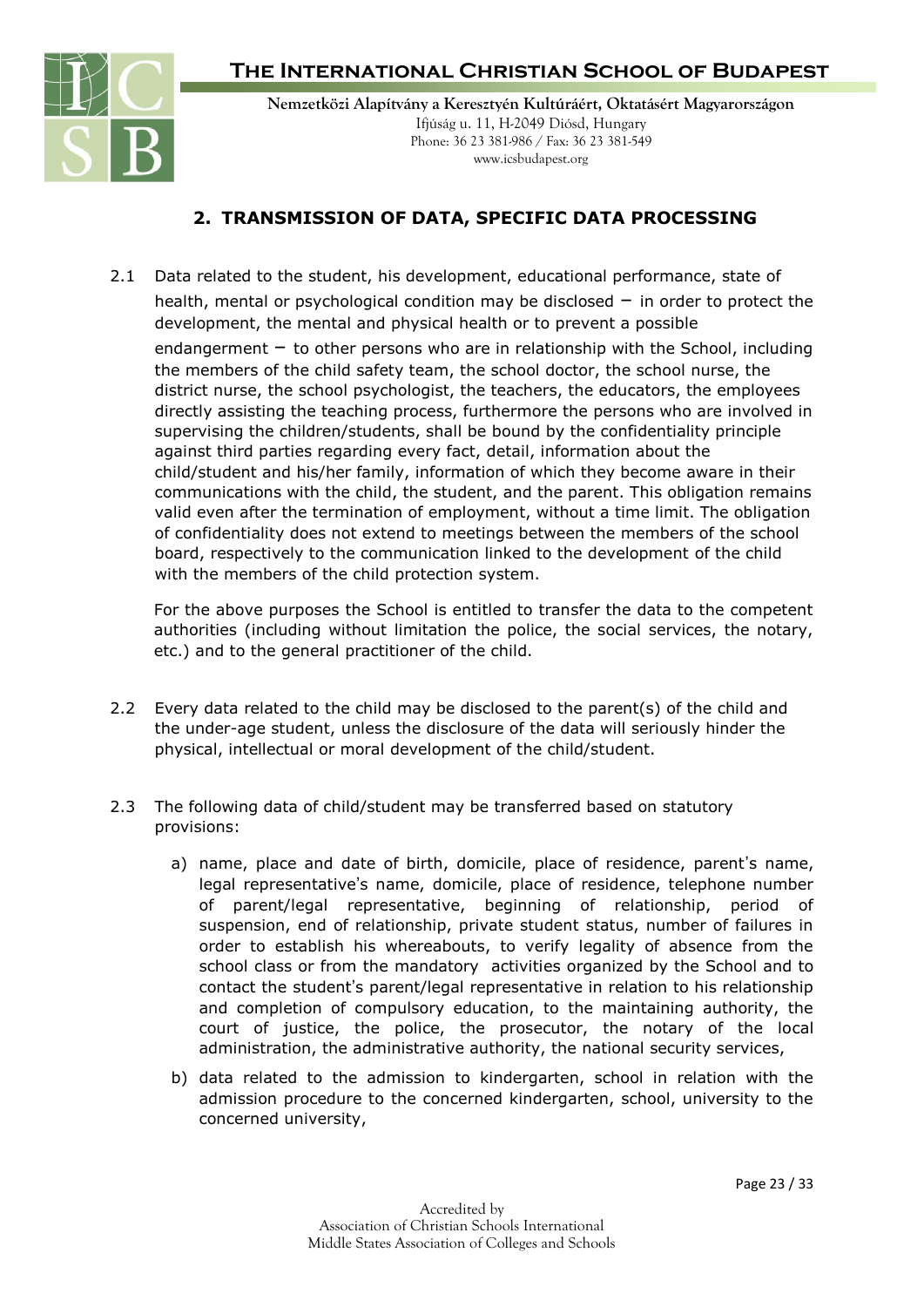

**Nemzetközi Alapítvány a Keresztyén Kultúráért, Oktatásért Magyarországon** Ifjúság u. 11, H-2049 Diósd, Hungary Phone: 36 23 381-986 / Fax: 36 23 381-549 www.icsbudapest.org

- c) name, place and date of birth, domicile, place of residence, social security number, parent's name, legal representative's name, domicile, place of residence, telephone number of parent/legal representative, medical records form kindergarten and school, data related to school and children's accidents in order to establish his health condition, to the medical institution and the school's institution for medical tasks,
- d) name, place and date of birth, domicile, place of residence, social security number, parent's name, legal representative's name, domicile, place of residence, telephone number of parent/legal representative, data related to the child's, student's failure, date related to the child/student in need of special attention in order to identify and eliminate the vulnerability to the family protection institution, organization, to the child and youth care organization, institution,
- e) data necessary to assess and certify the entitlement in order to apply for accessible state aid, to the maintaining authority,
- f) data necessary to issue the invoice, to the textbooks distributors,
- g) data of certificate issued on basis of state exam to the organization that registers the certificates, in order to register the certificate, as well as from the registry organization, to the organization that registers the university applications,
- h) for the human resources central department of the Hungarian Defense Forces, from the data of the officer candidate studying in the public institution maintained by the defense minister, the data set in paragraph 4, point d) and e) necessary in order to exercise his rights and fulfil his obligations,
- i) in order to issue the certificate set in art. 46. (1A) of the law about vocational education and to assist the conclusion of the contract of studies, the data set in art. 87. of the law about vocational education for the economic chamber with territorial jurisdiction.
- j) data related to special education needs, integration problems, learning disability, behavioral disorders may be disclosed between institutions of educational services and educational institutions,
- k) data related to development in kindergarten, respectively to development necessary for beginning school may be disclosed to the parent, the institutions of the educational services, the school,
- l) data related to assessment of his behavior, diligence and knowledge in the class concerned, to the educational body, the parent, the examination commission, the organizer of the apprenticeship, the subject of the apprenticeship contract or  $-$  if the assessment is outside of school  $-$  to the school, in case of changing schools to the new school, to the person carrying out the official inspection,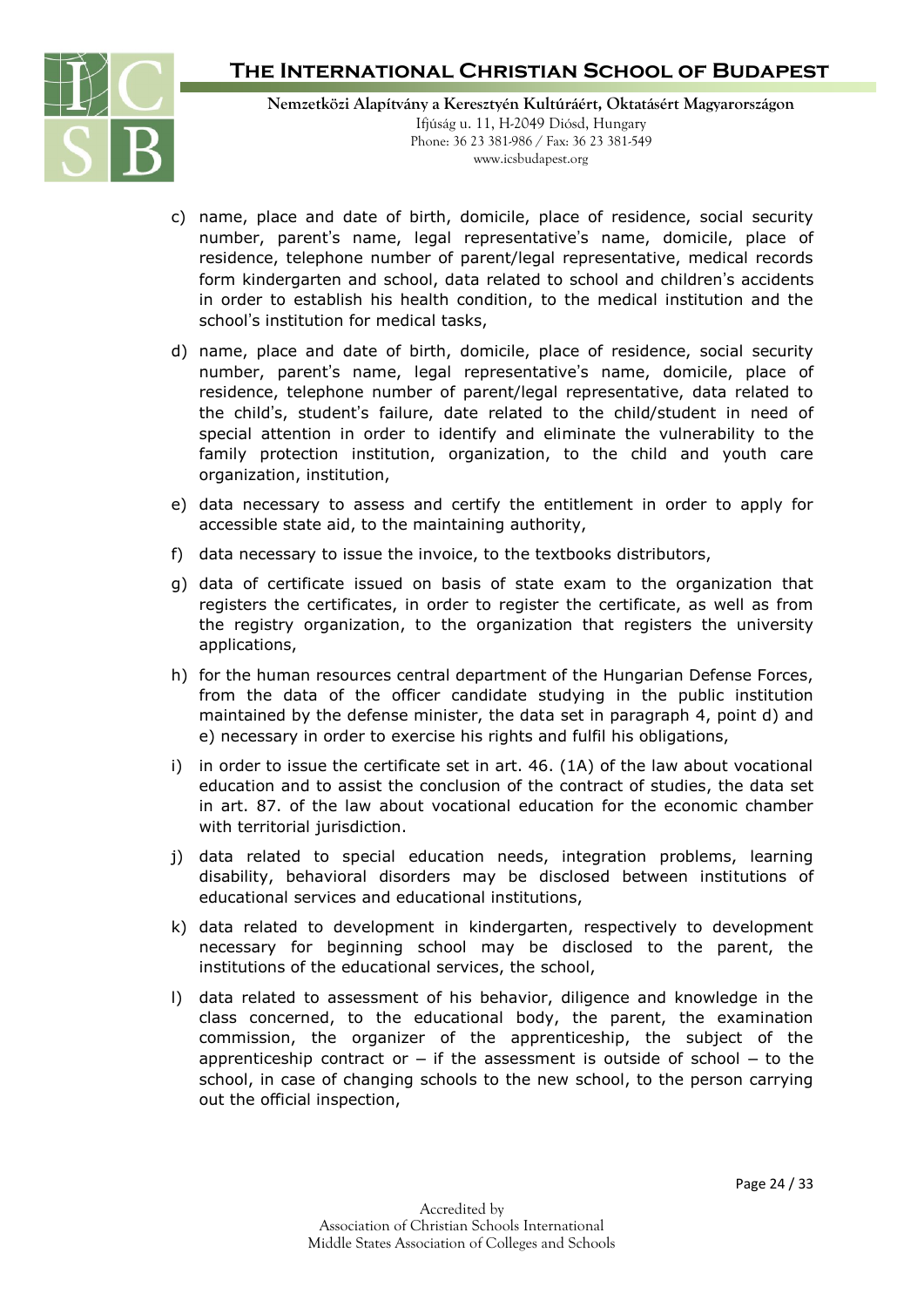

m) all data necessary for issuing the student card for the controller of the Public Education Information System, for the persons who are contributing to the issue of the student card.

The data set above – respecting the purpose limitation linked to the protection of personal data – may be disclosed to the maintaining authority, the paying agent, the court of justice, the police, the prosecutor, the public authority in charge for administrative activities related to public education, the persons authorized to control provisions regarding employment, the national security service.

2.4 Data processors involved by the School

The School forwards online tests to third party data processors. For identification, the student's name, date of birth, grade data are provided, and, if necessary other data needed for unified evaluation. For detailed list of data processors please see Annex 2.

2.5 Notice in regard of data procession on the basis of consent

In case you have consented to the procession of any data, then you are entitled to withdraw your consent without any reasoning anytime, however, this shall not concern the legality of the data procession prior to the withdrawal of the consent.

Please be advised that withdrawal of the consent shall not have an negative consequence on you (either on the parent, or on the student).

In regard of the withdrawal of consent please contact Mrs. Szilvia Lázár, the data protection officer (the person responsible for data protection at the School), please see her contact details in chapter 4, point 4.7 of this Policy.

We draw your kind attention to that, in case of withdrawal of consent, the data procession based on consent (in the cases where consent was defined as the legal basis for the procession of data) shall be ceased by the School. This may lead to possible disadvantage arising out of the termination of data procession (e.g the student's photo is deleted thus it shall not be available in the archives or on the website of the School anymore etc.).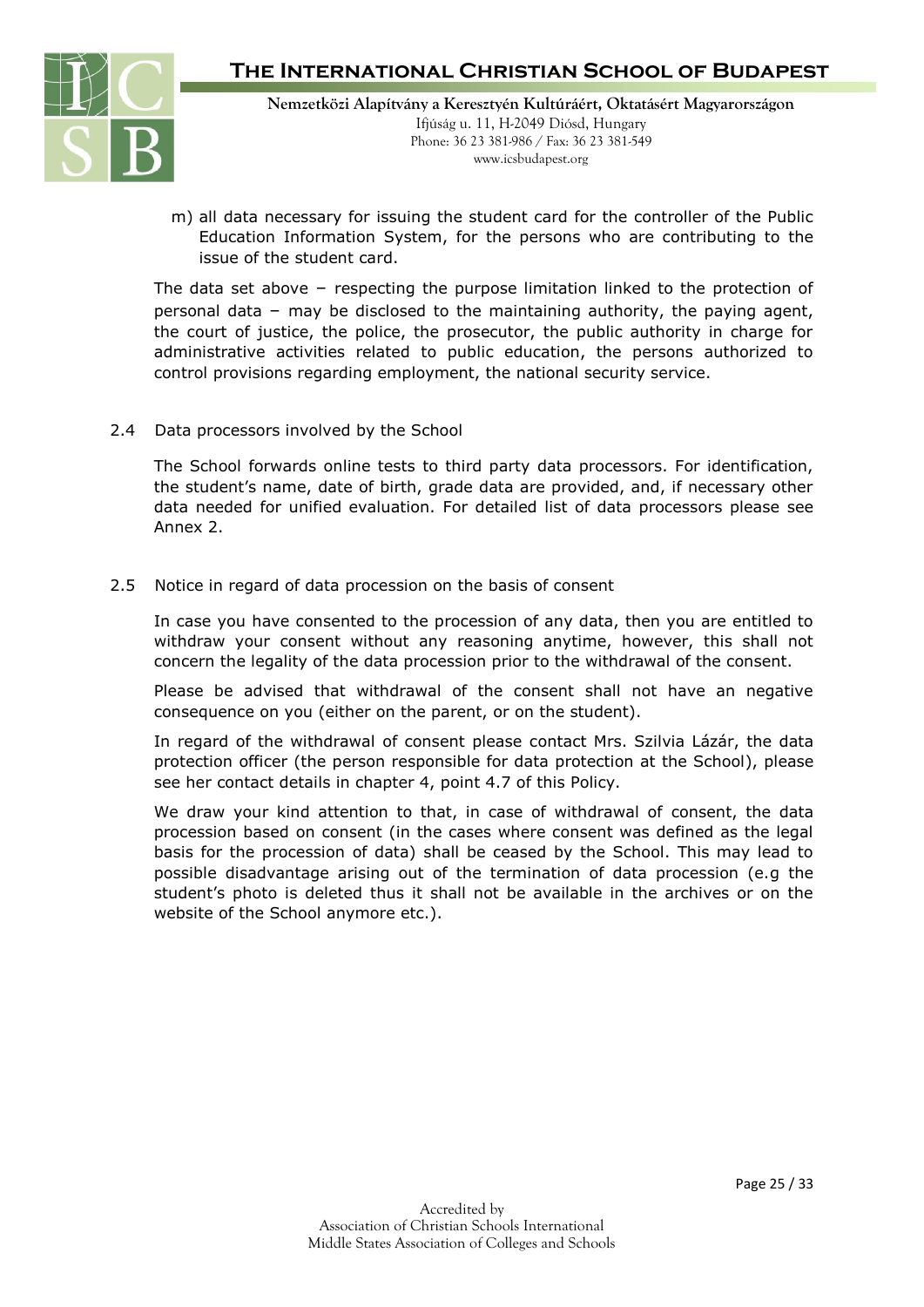

### **3. SECURITY MEASURES TO PROTECT PERSONAL DATA**

- 3.1 Every person employed and working for the School is bound by professional confidentiality in relation to all the data, facts and information they had obtained during their work about the children, as well as the parents.
- 3.2 The School logs the access to PowerSchool and the School's server, and these can only with an individual username and individual password. The password must be changed periodically.
- 3.3 The School uses a firewall, ESET antivirus and other filters on the server for the protection of the data stored on the servers.
- 3.4 The personal data printed on paper will be stored in cabinets and drawers, and, wherever possible these will be locked and the keys will be stored in secure places. Mandatory setting of automatic closing of computers and other data security requirements are required by the School's Data Protection Regulations.

### **4. LEGAL RIGHTS**

We inform you about your rights related to your data processed by the School:

#### **4.1 Right to access**

You shall have the right to obtain from the School confirmation as to whether or not personal data concerning you are being processed, and, where that is the case, access to the personal data and the following information:

- a) the purpose of the data processing;
- b) the categories of personal data concerned;
- c) the recipients or categories of recipient to whom the personal data have been or will be disclosed, in particular recipients in third countries or international organizations;
- d) where possible, the envisaged period for which the personal data will be stored, or, if not possible, the criteria used to determine that period.

In the case set in paragraph c) (where personal data are transferred to a third country or to an international organization), you shall have the right to be informed of the appropriate safeguards pursuant to Article 46 relating to the transfer.

At your request the School shall place at your disposal, once every year free of charge, a copy of your personal data which are subject to the processing. For any further copies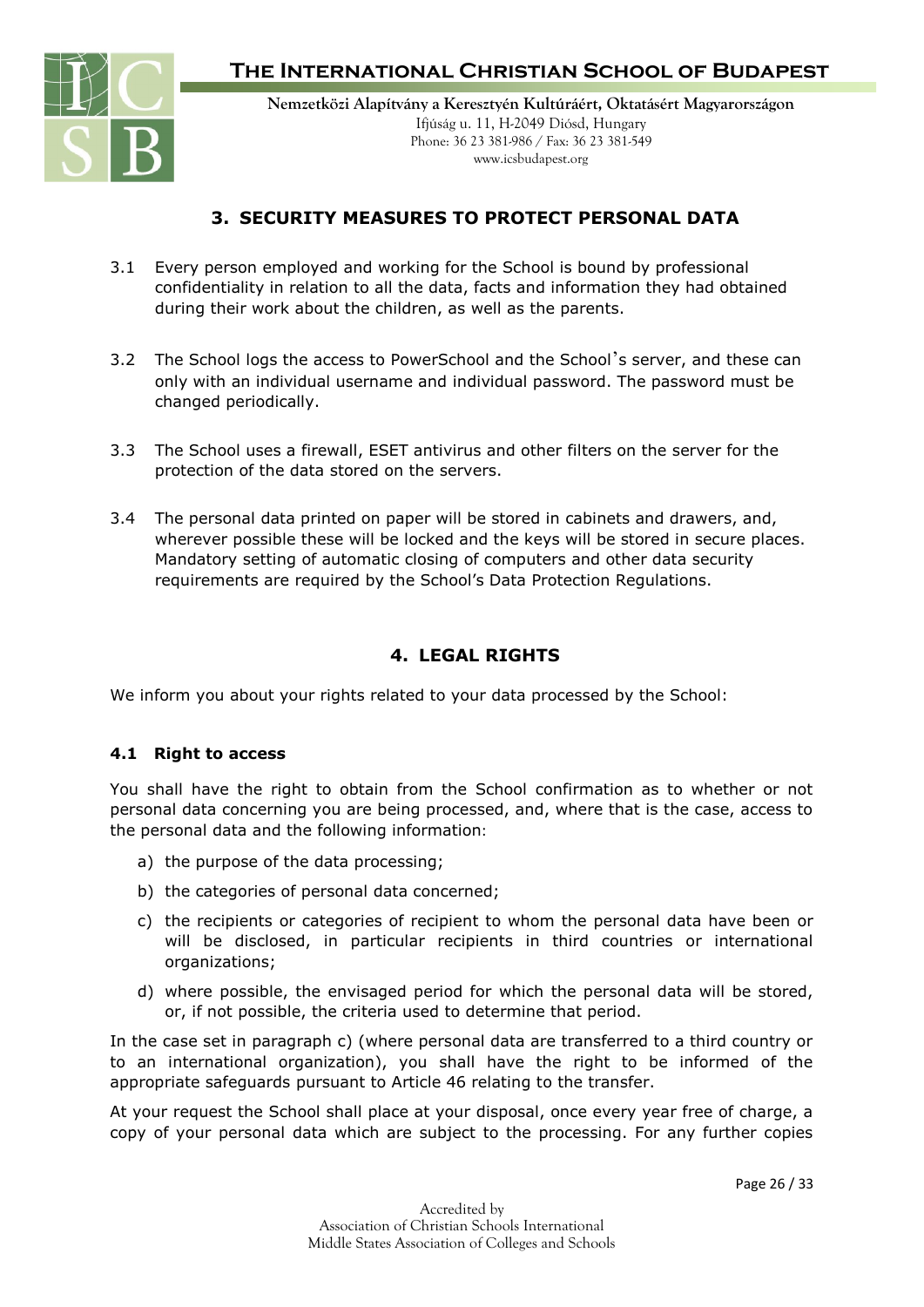

requested by you in the year concerned, the School may charge a reasonable fee based on administrative costs.

Where you made the request by electronic means, and unless otherwise requested by you, the information shall be provided by the School in a commonly used electronic form.

The right to request copies shall not adversely affect the rights and freedoms of others, thus where the copies of the document you requested has other persons personal data, the School shall anonymize them or make them unrecognizable in any other way.

### **4.2 Rectification**

You shall have the right to obtain from the School without undue delay the rectification of inaccurate personal data concerning you. Considering the purpose of the processing, you shall have the right to have incomplete personal data completed, including by means of providing a supplementary statement.

### **4.3 Right to erasure (to be forgotten)**

You shall have the right to obtain from the School the erasure of personal data concerning you without undue delay and the School shall have the obligation to erase personal data without undue delay where one of the following grounds applies:

- a) the personal data are no longer necessary in relation to the purpose for which they were collected or otherwise processed;
- b) you withdraw consent on which the processing is based, and where there is no other legal ground for the processing;
- c) you object to the processing on grounds relating to your particular situation, pursuant to the provisions of the Data Protection Regulation and there are no overriding legitimate grounds for the processing, or you object to processing for direct marketing purpose,
- d) the personal data have been unlawfully processed;
- e) the personal data must be erased for compliance with a legal obligation in the Union or the Member State law to which the School is subject;
- f) the personal data have been collected in relation to the offer of information society services referred to in Article 8(1) of the Regulation (EU) 2016/679 on the general data protection (hereinafter referred to as "GDPR").

Where the School has made the personal data public and is obliged as stated above to erase the personal data, the School, taking account of available technology and the cost of implementation, shall take reasonable steps, including technical measures, to inform controllers which are processing the personal data that you have requested the erasure by such controllers of any links to, or copy or replication of, those personal data.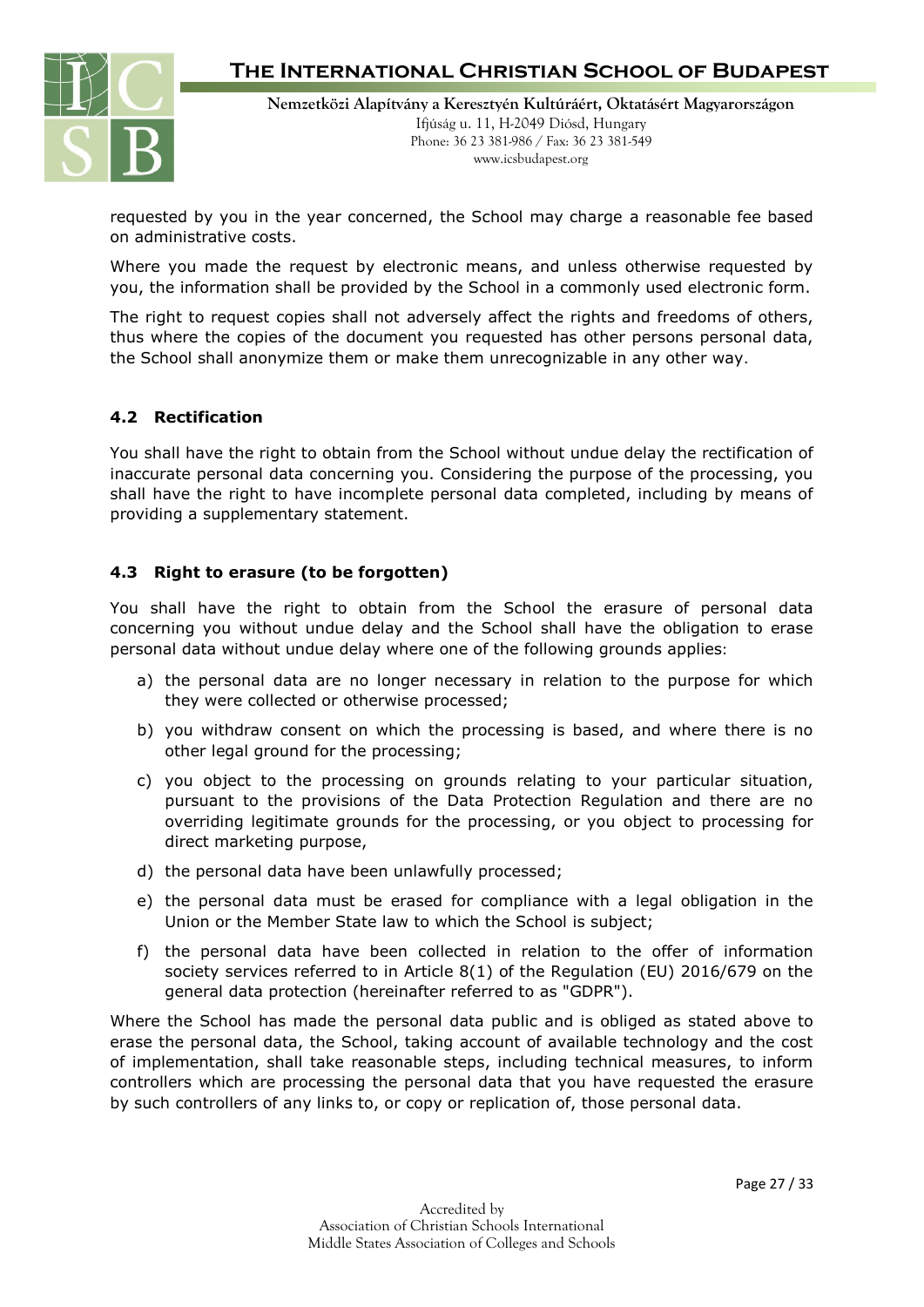

**Nemzetközi Alapítvány a Keresztyén Kultúráért, Oktatásért Magyarországon** Ifjúság u. 11, H-2049 Diósd, Hungary Phone: 36 23 381-986 / Fax: 36 23 381-549 www.icsbudapest.org

This should not apply, that is the data are not deleted, if processing is necessary:

- a) for exercising the right of freedom of expression and information;
- b) for compliance with a legal obligation which requires processing by the Union or the Member State law to which the School is subject or for the performance of a task carried out in the public interest, or in the exercise of official authority vested in the controller;
- c) for reasons of public interest in public health, in accordance with points (h) and (i) of Article 9(2) as well as Article 9(3) of the GDPR;
- d) for archiving purposes in public interest, for scientific or historical research purposes or statistical purposes in accordance with Article 89(1) of GDPR in so far as the right referred to in paragraph 1 is likely to render impossible or seriously impair the achievement of the objectives of that processing; or
- e) for the establishment, exercise or defense of legal claims.

#### **4.4 Restriction of processing**

You shall have the right to obtain from the School restriction of processing where one of the following applies:

- a) the accuracy of the personal data is contested by you, for a period enabling the School to verify the accuracy of the personal data;
- b) the processing is unlawful and you oppose the erasure of the personal data and request the restriction of their use instead;
- c) the School no longer needs the personal data for the purposes of the processing, but they are required by you for the establishment, exercise or defense of legal claims;
- d) you had objected to processing pursuant to Article 21(1) of GDPR pending the verification whether the legitimate grounds of the School override those of yours.

Where processing has been restricted as stated above, such personal data shall, with the exception of storage, only be processed with (i) your consent or (ii) for the establishment, exercise or defense of legal claims or (iii) for the protection of the rights of another natural or legal person or (iv) for reasons of important public interest of the Union or of a Member State.

In case the processing was restricted at your request, the School shall notify you 8 days before the restriction of processing is lifted.

#### **4.5 Objection**

You shall have the right to object, on grounds relating to your particular situation, at any time to processing of personal data concerning you which is based on point (e) or (f) of Article 6(1) of GDPR, if the processing is necessary for the performance of a task carried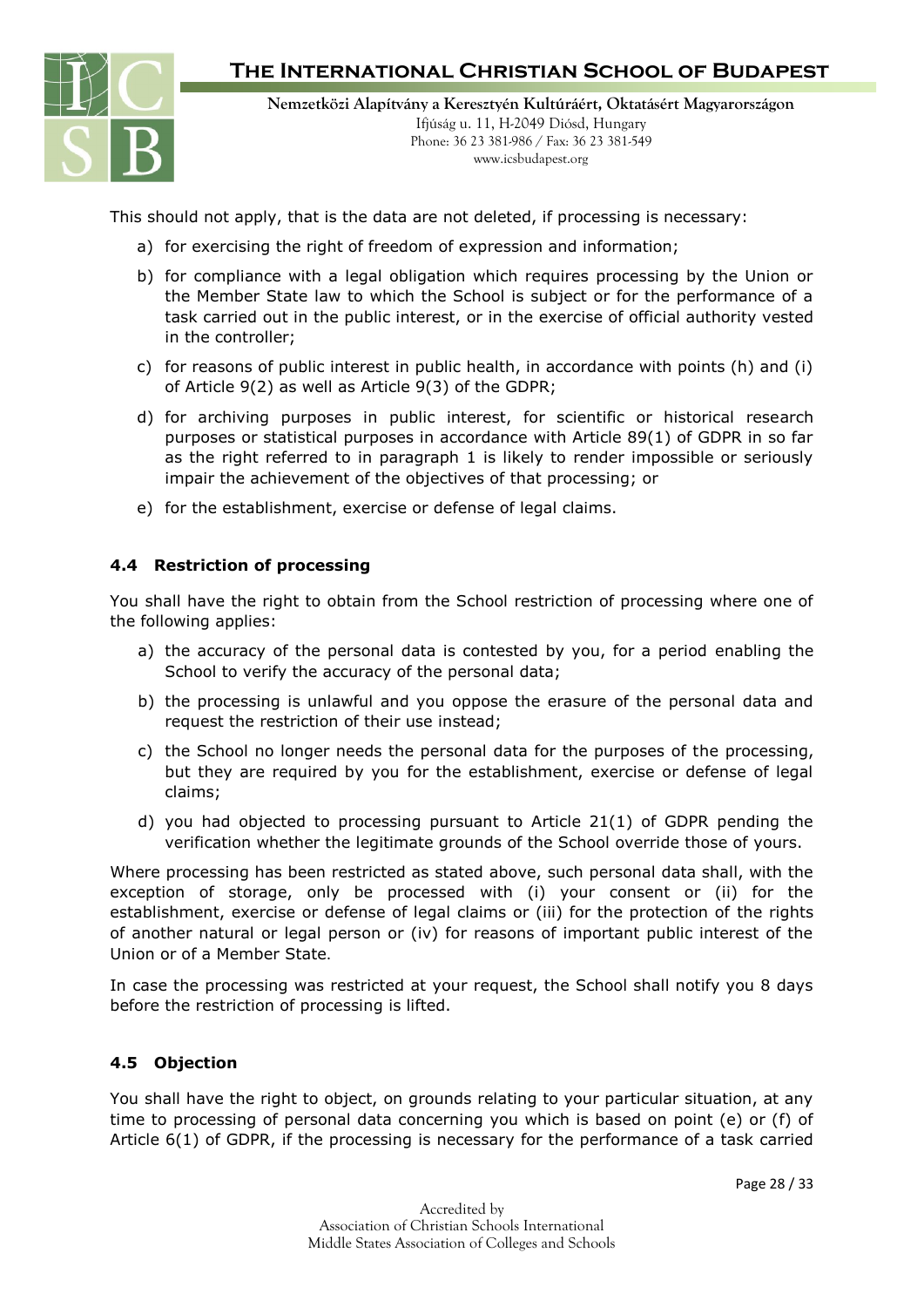

**Nemzetközi Alapítvány a Keresztyén Kultúráért, Oktatásért Magyarországon** Ifjúság u. 11, H-2049 Diósd, Hungary Phone: 36 23 381-986 / Fax: 36 23 381-549 www.icsbudapest.org

out in the public interest or in the exercise of official authority vested in the controller; or if processing is necessary for the purposes of the legitimate interests pursued by the School or by a third party, including profiling based on those provisions.

The School shall no longer process the personal data unless the controller demonstrates compelling legitimate grounds for the processing which override the interests, rights and freedoms of the data subject or for the establishment, exercise or defense of legal claims.

Where personal data are processed for direct marketing purposes, you shall have the right to object at any time to processing of personal data concerning you for such marketing, which includes profiling to the extent that it is related to such direct marketing. If you object to processing for direct marketing purposes, the personal data shall no longer be processed for such purposes.

#### **4.6 Data Portability**

You shall have the right to receive the personal data concerning you, which you have provided to the School, in a structured, commonly used and machine-readable format and have the right to transmit those data to another controller without hindrance from the School, where:

- a. the processing is based on consent pursuant to point (a) of Article 6(1) or point (a) of Article 9(2) or on a contract pursuant to point (b) of Article 6(1) of the GDPR; and
- b. the processing is carried out by automated means.

In exercising your right to data portability as set above, you shall have the right to have the personal data transmitted directly from one controller to another, where technically feasible.

Exercising your right to data portability should be without prejudice to Article 17 of GDPR, namely the right to erasure, and shall not adversely affect the rights and freedoms of others. That right shall not apply to processing necessary for the performance of a task carried out in the public interest or in the exercise of official authority vested in the controller.

#### **4.7 Procedure, the Person Responsible for Data Protection**

If you wish to exercise your rights set above or to request further information about the processing of your personal data, please contact the data protection officer of the School:

Name: Mrs. Szilvia Lázár

Email: [slazar@icsbudapest.org](mailto:slazar@icsbudapest.org)

Phone: +36 20 401 3619

The School shall inform you about any action taken on a request without undue delay and, at the latest, within one month of receipt of the request. That period may be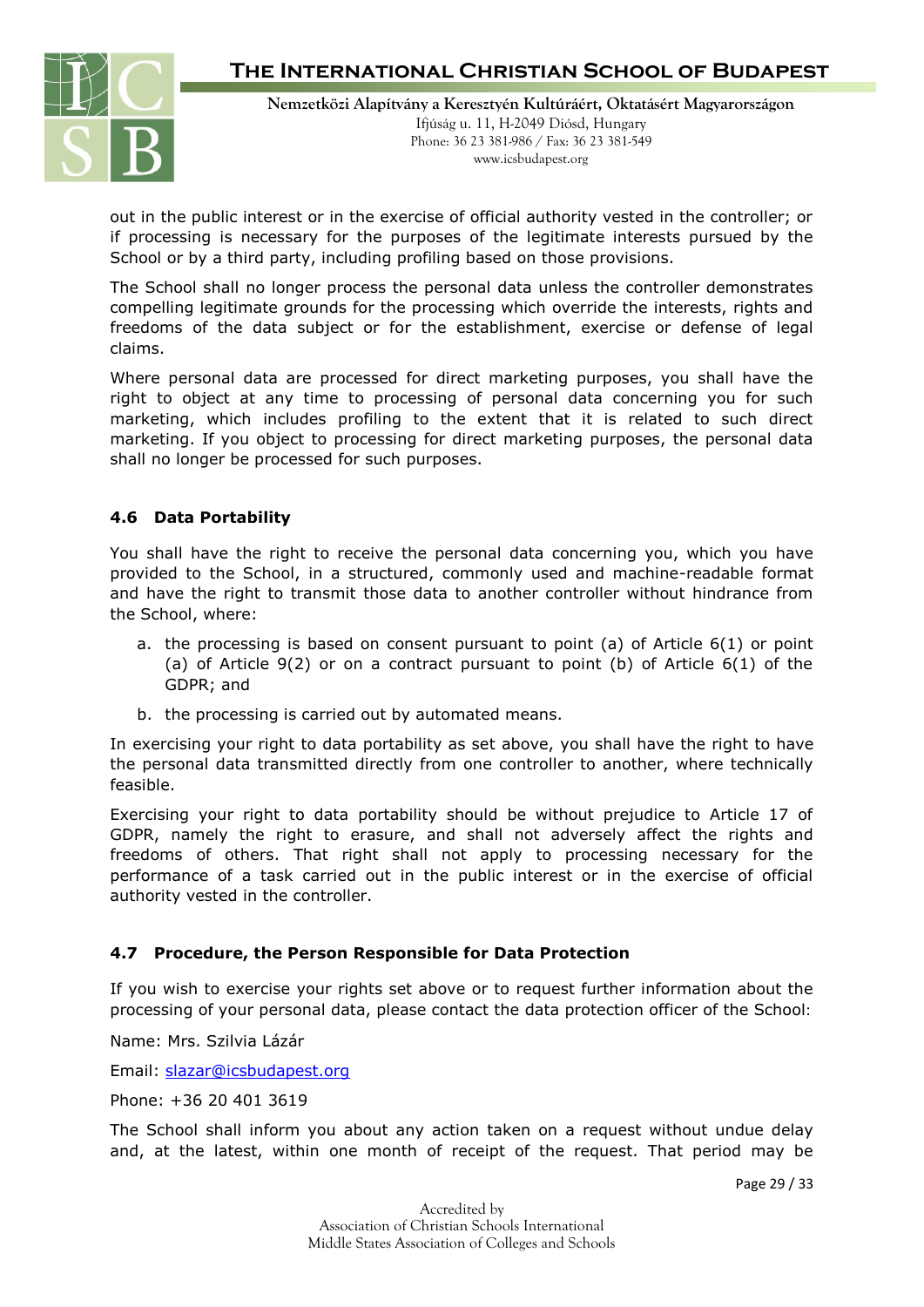

**Nemzetközi Alapítvány a Keresztyén Kultúráért, Oktatásért Magyarországon** Ifjúság u. 11, H-2049 Diósd, Hungary Phone: 36 23 381-986 / Fax: 36 23 381-549 www.icsbudapest.org

extended by two further months where necessary, taking into account the complexity and number of the requests. The School shall inform the data subject of any such extension within one month of receipt of the request, together with the reasons for the delay.

If you make the request by electronic means, the information shall be provided by electronic means where possible, unless otherwise requested by you.

If the School does not act upon your request, the School shall inform you without delay and at the latest within one month of receipt of the request of the reasons for not taking action and on the possibility of lodging a complaint with a supervisory authority and seeking a judicial remedy.

#### **4.8 Right of Appeal**

We inform you that you have the right to file a complaint with the competent supervisory authority and before the competent courts in relation to processing of your personal data:

Supervisory Authority: Nemzeti Adatvédelmi és Információszabadság Hatósága (National Authority for Data Protection and Freedom of Information)

Address: 1125 Budapest, Szilágyi Erzsébet fasor 22/c.

Telephone number: +36/1-391-1400

Fax: +36/1-391-1410

Email: ugyfelszolgalat@naih.hu

Website: www.naih.hu

The Competent Court: Budapest Környéki Törvényszék (Budapest Regional Tribunal)

Address:HU-1146 Budapest, Thököly street 97-101.

Postal address: 1443 Budapest, PO Box: 175. (1443 Budapest, Pf. 175.)

Central phone: +36-1/467-6200

Email: birosag@budapestkornyekit.birosag.hu

Please be advised that you are entitled to take the case to the court which is competent on the basis of your residence, you are entitled to initiate legal action in this court instead of Budapest Környéki Törvényszék.

Should the School cause any damage arising out of illegal procession of your or your child's data, then the School is obliged to refund such damage.

Should the School infringe the personal rights of you or your child by the illegal procession of data or the breach of data security, then you and/or your child is entitled to claim an injury fee.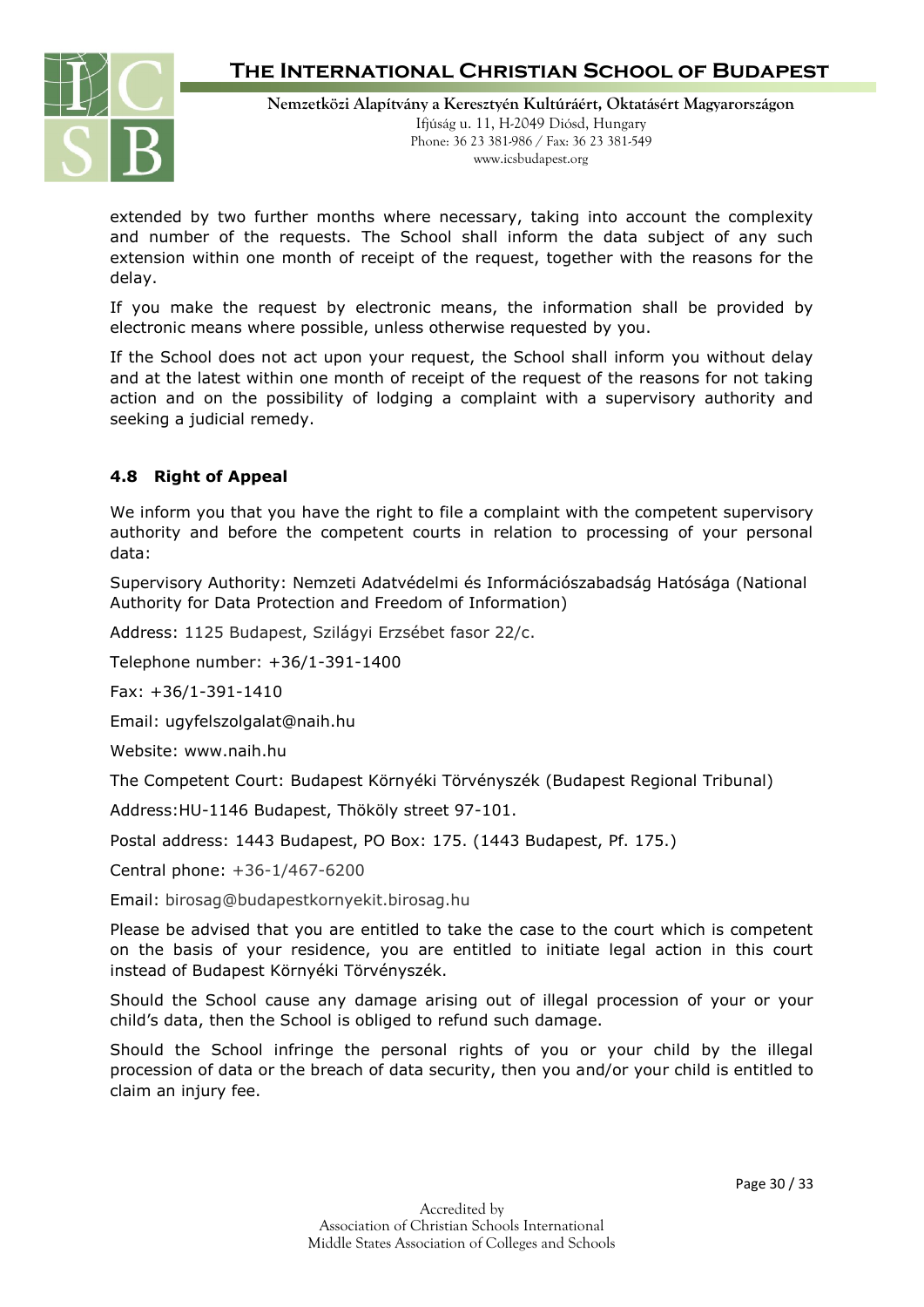

**Nemzetközi Alapítvány a Keresztyén Kultúráért, Oktatásért Magyarországon** Ifjúság u. 11, H-2049 Diósd, Hungary Phone: 36 23 381-986 / Fax: 36 23 381-549 www.icsbudapest.org

### **ANNEX 1**

### **Location of Security Cameras, Viewing Angles**

| Multiplex   Camera |                 | <b>Viewing Angle / Scope</b>                                                                      | Place of           |
|--------------------|-----------------|---------------------------------------------------------------------------------------------------|--------------------|
| S <sub>1</sub>     | C1              | Ifjúság út outside MS/ES entrance                                                                 | camera<br>internal |
| S <sub>1</sub>     | C <sub>2</sub>  | MS/ES school yard entrance                                                                        | external           |
| S <sub>1</sub>     | C <sub>3</sub>  | Ground floor elevator and ES entrance                                                             | internal           |
| S <sub>1</sub>     | C4              | MS/ES reception, above the receptionist                                                           | internal           |
| S <sub>1</sub>     | C5              | HS reception, above the receptionist                                                              | internal           |
| S <sub>1</sub>     | C <sub>6</sub>  | ES outside exit                                                                                   | external           |
| S <sub>1</sub>     | C7              | MS/ES reception area from above + stairs to the gym                                               | internal           |
| S <sub>1</sub>     | C8              | HS exit from the outside, a little area of Ifjúság út in from of the óvoda                        | external           |
| S <sub>1</sub>     | C9              | ES exit to the playground, from inside                                                            | internal           |
| S <sub>1</sub>     | C10             | ES playground in the direction of road no. 7 towards Budapest                                     | external           |
| S <sub>1</sub>     | C11             | The left side gate (close to HS side) of the garage                                               | external           |
| S <sub>1</sub>     | C12             | The right side gate (close to ES/MS side) of the garage                                           | external           |
| S <sub>1</sub>     | C13             | Gym and stage                                                                                     | internal           |
| S <sub>1</sub>     | C <sub>14</sub> | Cafeteria lobby and HS exit to school yard                                                        | internal           |
| S <sub>1</sub>     | C15             | <b>HS</b> cafeteria                                                                               | internal           |
| S <sub>1</sub>     | C16             | <b>HS</b> chapel                                                                                  | internal           |
| S <sub>2</sub>     | C <sub>1</sub>  | Kitchen entrance external                                                                         | external           |
| S <sub>2</sub>     | C <sub>2</sub>  | Trash cans area and kitchen gate external                                                         | external           |
| S <sub>2</sub>     | C <sub>3</sub>  | Ifjúság út garage entrance (pointed from the HS entrance upwards on the                           | external           |
|                    |                 | street, external)                                                                                 |                    |
| S <sub>2</sub>     | C <sub>4</sub>  | Ifjúság út garage entrance (pointed from the ES/MS entrance downwards on<br>the street, external) | external           |
| S <sub>2</sub>     | C5              | Garage entrance into HS (from the direction of ES/MS), external                                   | external           |
| S <sub>2</sub>     | C6              | Ifjúság út HS side of garage entrance, looking downwards, external                                | external           |
| S <sub>2</sub>     | C7              | School yard behind garage, ES/MS side                                                             | external           |
| S <sub>2</sub>     | C8              | Sports court, external                                                                            | external           |
| S <sub>2</sub>     | C <sub>9</sub>  | Garage entrance into ES/MS (from the direction of HS), external                                   | external           |
| S <sub>2</sub>     | C10             | ES playground from the direction of Hunyadi János street, external                                | external           |
| S <sub>2</sub>     | C11             | ES playground in the direction of road no. 7 toward Érd, external                                 | external           |
| S <sub>2</sub>     | C12             | Cafeteria terrace on Ifjúság út                                                                   | external           |
| S <sub>3</sub>     | C1              | HS reception lobby from the corner, ceiling                                                       | internal           |
| S <sub>3</sub>     | C <sub>2</sub>  | HS 2 <sup>nd</sup> floor in from of the lab                                                       | internal           |
| S <sub>3</sub>     | C <sub>3</sub>  | HS 2 <sup>nd</sup> floor corridor in front of the music room                                      | internal           |
| S <sub>3</sub>     | C <sub>4</sub>  | HS 5 <sup>th</sup> floor corridor leading to the IT lab and Director's office                     | internal           |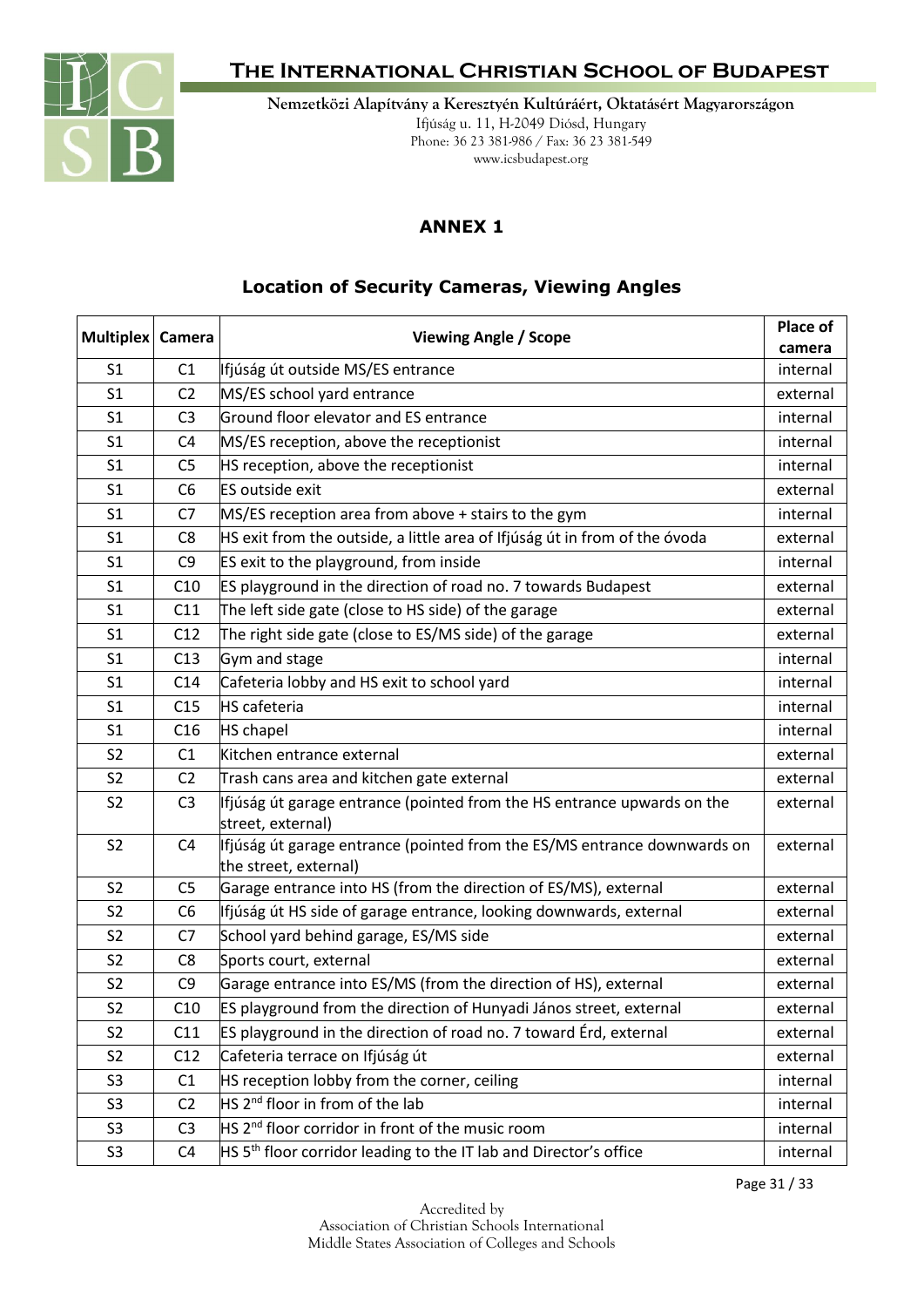

**Nemzetközi Alapítvány a Keresztyén Kultúráért, Oktatásért Magyarországon** Ifjúság u. 11, H-2049 Diósd, Hungary Phone: 36 23 381-986 / Fax: 36 23 381-549 www.icsbudapest.org

| Multiplex   Camera |                | <b>Viewing Angle / Scope</b>                                                  | Place of |
|--------------------|----------------|-------------------------------------------------------------------------------|----------|
|                    |                |                                                                               | camera   |
| S <sub>3</sub>     | C <sub>5</sub> | HS 4 <sup>th</sup> floor corridor in front of rooms 207-208                   | internal |
| S <sub>3</sub>     | C <sub>6</sub> | $H.S.$ 4 <sup>th</sup> floor library side and corridor leading to HS workroom | internal |
| S <sub>3</sub>     | C7             | HS 5 <sup>th</sup> floor corridor in front of rooms 307 and 308               | internal |
| S <sub>3</sub>     | C <sub>8</sub> | HS 4 <sup>th</sup> floor, upper floor of library                              | internal |
| S <sub>3</sub>     | C <sub>9</sub> | $HS 6th$ floor, ventilator, in front of engine house                          | internal |
| S <sub>3</sub>     | C10            | Gym, directed to the HS side                                                  | internal |
| S <sub>3</sub>     | C11            | <b>HS lobby</b>                                                               | internal |
| S <sub>3</sub>     | C12            | MS/ES staircase, in front of the boiler room                                  | internal |
| S <sub>3</sub>     | C13            | MS/ES staircase landing, stage entrance                                       | internal |
| S <sub>3</sub>     | C14            | Ground floor, business office area                                            | internal |
| S <sub>3</sub>     | C15            | HS school yard behind the garage, towards Erd                                 | external |
| S <sub>3</sub>     | C16            | ES playground slide and fort                                                  | external |
| S4                 | C1             | MS reception pointed towards the photocell door                               | internal |
| S <sub>4</sub>     | C <sub>2</sub> | ES in front of the elevator                                                   | internal |
| S <sub>4</sub>     | C <sub>3</sub> | ES corridor camera on the right side                                          | internal |
| S4                 | C <sub>4</sub> | ES corridor camera on the left side                                           | internal |
| S <sub>4</sub>     | C <sub>5</sub> | MS in front of elevator                                                       | internal |
| S4                 | C <sub>6</sub> | MS "locker area" right side                                                   | internal |
| S4                 | C <sub>7</sub> | MS "locker area" left side                                                    | internal |
| S4                 | C <sub>8</sub> | MS corridor left side camera                                                  | internal |
| S <sub>4</sub>     | C <sub>9</sub> | SS in front of the elevator                                                   | internal |
| S4                 | C10            | SS corridor, on the right side                                                | internal |
| S4                 | C11            | SS corridor, on the left side                                                 | internal |
| S <sub>4</sub>     | C12            | Ground floor, corridor towards Health office and archive room                 | internal |